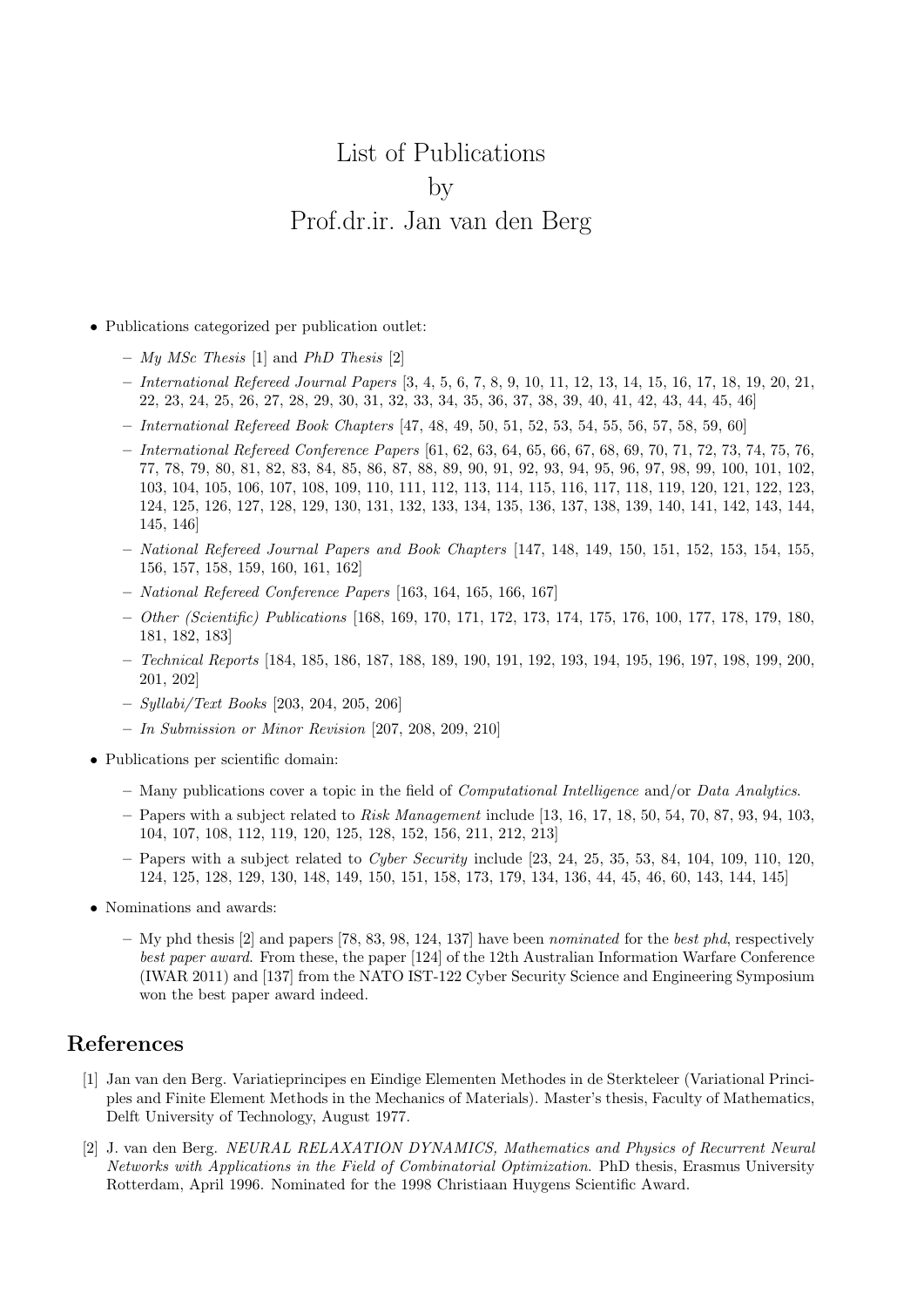- [3] J. van den Berg and J.C. Bioch. Some theorems concerning the free energy of (un)constrained stochastic Hopfield neural networks. In Paul Vit´anyi, editor, *Computational Learning Theory*, volume 904 of *Lecture Notes in Artificial Intelligence*, pages 298–312. Springer-Verlag, March 1995.
- [4] Willem-Max van den Bergh and Jan van den Berg. Competitive exception learning using fuzzy frequency distributions. *Neural Network World - International Journal on Neural and Mass-Parallel Computing and Information Systems*, 10(1-2):59–71, 2000.
- [5] A.M.G. Cornelissen, J. van den Berg, W.J. Koops, and M. Grossman. Assessment of the contribution of sustainability indicators to sustainable development: a novel approach using fuzzy set theory. *Agriculture, Ecosystems and Environment*, 86 (2):173–185, August 2001.
- [6] Jan van den Berg, Uzay Kaymak, and Willem-Max van den Bergh. Probabilistic reasoning in fuzzy rule-based systems. In Przemysław Grzegorzewski, Olgierd Hryniewicz, and María Á. Gil, editors, Soft *Methods in Probability, Statistics and Data Analysis*, a volume of *Advances in Soft Computing*, pages 189–196, Heidelberg, 2002. Physica Verlag. ISSN 1615-3871.
- [7] A.M.G. Cornelissen, J. van den Berg, W.J. Koops, and U. Kaymak. Elicitation of expert knowledge for fuzzy evaluation of agricultural production systems. *Agriculture, Ecosystems and Environment*, 95(1):1– 18, 2003.
- [8] C. Christiaan van der Eijk, Jan Kors, Erik M. van Mulligen, and Jan van den Berg. Literature-based discovery using a spatial concept graph. *Journal of the American Society for Information Science and Technology*, 55(5):436–444, 2004.
- [9] Jan van den Berg, Uzay Kaymak, and Willem-Max van den Bergh. Financial markets analysis by using a probabilistic fuzzy modelling approach. *International Journal of Approximate Reasoning*, 35:291–305, 2004.
- [10] Jan van den Berg and Uzay Kaymak. On the notion of statistical fuzzy entropy. In M. Lpez-Daz, M.A. Gil, P. Grzegorzewski, O. Hryniewicz, and J. Lawry, editors, *Soft Methodology and Random Information Systems*, a volume of *Advances in Soft Computing*, pages 535–542. Physica Verlag, Heidelberg, 2004.
- [11] H. Azadi, M. Shahvali, and J. van den Berg. Sustainable rangeland management using fuzzy logic: A new paradigm for rangeland extensionists. *Journal of Extension Systems*, 22(2):27–38, December 2005.
- [12] R.H. Bosma, Le Thanh Phong, U. Kaymak, J. van den Berg, H.M. Udo, M.E.F. van Mensvoort, and Le Quang Tri. Assessing and modelling farmers' decision making on integrating aquaculture into agriculture in the mekong delta. *Journal of Agriculture Sciences*, 53(3–4):281–300, 2006.
- [13] Heru Sataputera Na, Jan van den Berg, Lourenco Couto Miranda, and Marc Leipoldt. An econometric model to scale operational losses. *Journal of Operational Risk*, 1(2):11–31, Summer 2006.
- [14] N.J. van Eck, L. Waltman, J. van den Berg, and U. Kaymak. Visualizing the computational intelligence field. *IEEE Computational Intelligence Magazine*, 1(4):6–10, November 2006.
- [15] Hossein Azadi, Mansour Shahvali, Jan van den Berg, and Nezamodin Faghih. Sustainable rangeland management using a multi-fuzzy model: How to deal with heterogeneous experts' knowledge. *Journal of Environmental Management*, 83(2):236–249, April 2007.
- [16] Jos Vrancken, Jan van den Berg, and Michel dos Santos Soares. The human factor in system reliability, lessons learnt from the Maeslant storm surge barrier in the Netherlands. *International Journal of Critical Infrastructures*, 4(4):418–429, 2008.
- [17] Hossein Azadi, Jan van den Berg, and Mansour Shahvali. Sustainable rangeland management using fuzzy logic: A Case Study in Southwest Iran. *Agriculture, Ecosystems & Environment*, 131:193–200, 2009.
- [18] V.A.F. Dallagnol and J. van den Berg and L. Mous. Portfolio Management using Value at Risk, a Performance Comparison between Genetic Algorithms and Particle Swarm Optimization. *Journal of Intelligent Systems*, 24(7):766–792, 2009.
- [19] Peter den Brok, Ingrid Mulder, and Jan van den Berg. All the way to living independently: reflections on a design case. In K. Miesenberger, J. Klaus, W. Zagler, and A. Karshmer, editors, *Proceedings of 11th International Conference on Computers Helping People with Special Needs (ICCHP 2008)*, volume 5105 of *Lecture Notes in Computer Science*, pages 1001–1007. Physica Verlag, Linz, Austria, July 9–11 2008.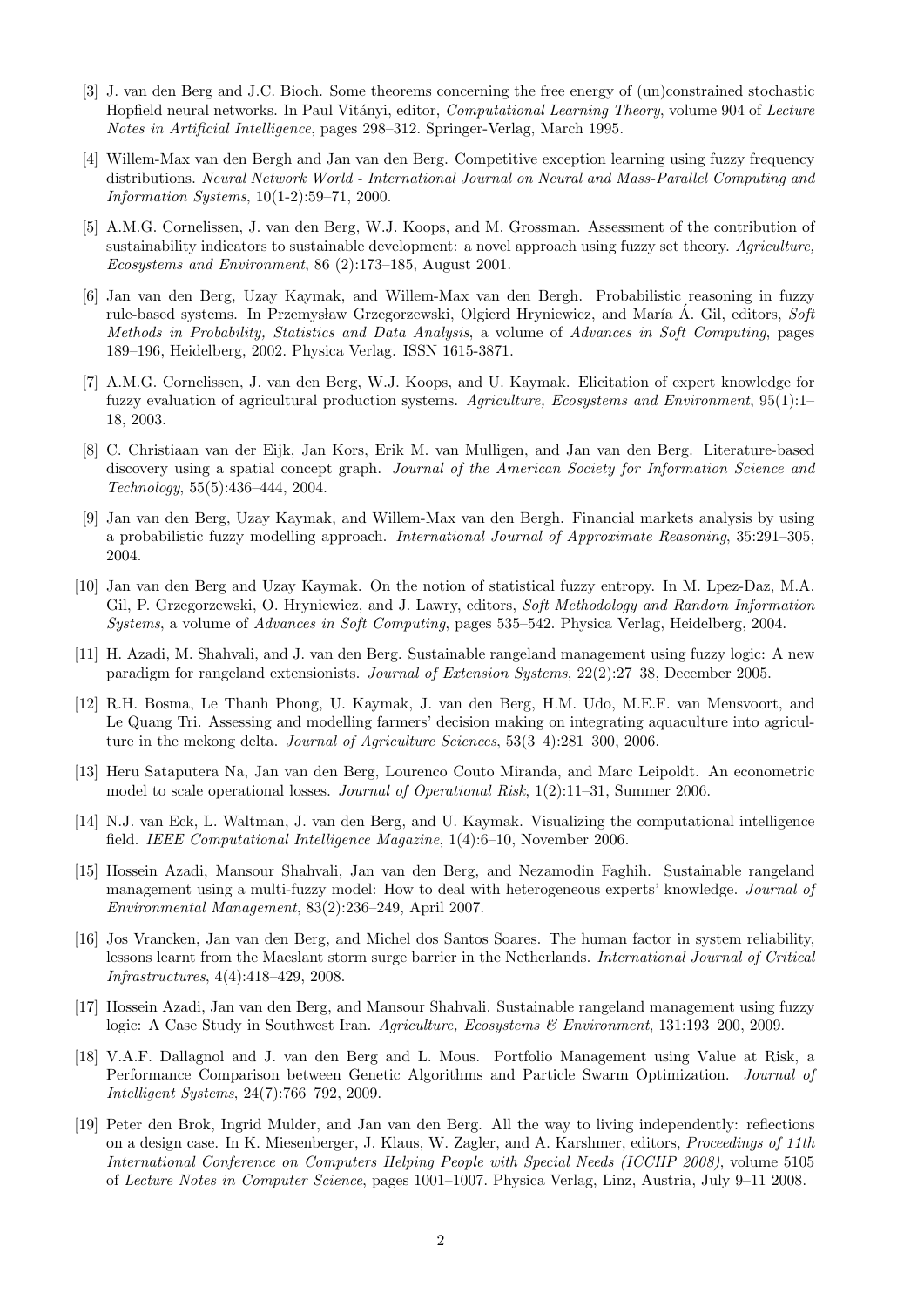- [20] Vincent Wiegel and Jan van den Berg. Combining moral theory, modal logic and MAS to create well-behaving artificial agents. *International Journal of Social Robotics*, 1(3):233–242, June 2009. DOI = 10.1007/s12369-009-0023-5, URL = http://www.springerlink.com/content/r0u3184667252670/fulltext.pdf.
- [21] Hossein Azadi, Jan van den Berg, Peter Ho, and Gholamhossein Hosseininia. Sustainability in Rangeland Management: Introduction of Fuzzy Multi Objective Decision Making. *Current World Environment, International Journal of Environmental Sciences*, 4(1):19–32, June 2009.
- [22] Guido van Heck, Jan van den Berg, Mohsen Davarynejad, Ron van Duin, and Björn Roskott. Improving Inventory Management Performance using a Process-Oriented Measurement Framework. In Quintela Varajao, J.E., Cruz-Cunha M.M., Putnik, G.D., and Trigo, A, editors, *ENTERprise Information Systems, Part I*, volume 109 of *Communications in Computer and Information Science*, pages 279–286. Physica Verlag, Heidelberg, 2010.
- [23] M. Davarynejad and C. W. Ahn and J. Vrancken and J. van den Berg and C. A. Coello. Evolutionary Hidden Information Detection by Granulation-Based Fitness Approximation. *Applied Soft Computing*, 10(3):719–729, 2010. DOI:10.1016j.asoc.2009.09.001.
- [24] Semir Daskapan, Jan van den Berg, and Amr Ali Eldin. Towards a Trustworthy Short-range Mobile Payment System. *International Journal for Information Technology and Management*, 9(3):317–336, 2010.
- [25] Semir Daskapan, Indira Nurtanti and Jan van den Berg. Trust Algorithms for Peer-to-Peer File Sharing. *International Journal of Internet Technology and Secured Transactions*, 2(1-2):174–200, 2010.
- [26] Nees-Jan van Eck, Ludo Waltman, Rommert Dekker, and Jan van den Berg. A Comparison of Two Techniques for Bibliometric Mapping: Multidimensional Scaling and VOS. *Journal of the American Society for Information Science and Technology*, 61(12):2405–2416, December 2010. DOI: 10.1002/asi.21421.
- [27] Roel H. Bosma, Uzay Kaymak, Jan van den Berg, Henk Udo, and Johan Verreth. Using Fuzzy Logic Modelling to Simulate Farmers Decision Making on Diversification and Integration in the Mekong Delta, Vietnam. *Soft Computing*, 15(2):295–310, February 2011. DOI 10.1007-s00500-010-0618-7.
- [28] Richard Heersmink, Jeroen van den Hoven, Nees Jan van Eck, and Jan van den Berg. Bibliometric mapping of computer and information ethics. *Ethics and Information Technology*, 2011. doi: 10.1007s10676-011- 9273-7 (open access).
- [29] Maarten Janssen, Jan van den Berg, Mohsen Davarynejad, and Vincent Marchau. Towards an EIS System for Measuring (Perceived) Landside Accessibility of Multi-Modal Airports. In M.M. Cruz-Cunha, João Varajão, Philip Powell, and Ricardo Martinho, editors, *ENTERprise Information Systems, Part II*, volume 220 of *Communications in Computer and Information Science*, pages 72–81. Physica Verlag, Heidelberg, 2011.
- [30] Roel H. Bosma, Jan van den Berg, Uzay Kaymak, Henk Udo, and Johan Verreth. A Generic Methodology for Developing Fuzzy Decision Models. *Expert Systems With Applications*, 39(1):1200–1210, January 2012. Elsevier: doi:10.1016/j.eswa.2011.07.126.
- [31] AliReza Soroush, Ardeshir Bahreininejad, and Jan van den Berg. A hybrid customer prediction system based on multiple forward stepwise logistic regression mode. *Intelligent Data Analysis*, 16(2):265–278, March 7 2012. DOI=10.3233/IDA-2012-0523.
- [32] Jan van den Berg, Maarten Janssen, Mohsen Davarynejad, and Vincent Marchau. Developing a System for Measuring Landside Accessibility Performance of Airports. *Information and Communication Technologies for the Advanced Enterprise*, 2:63–83, December 2012. ISSN: 1647-1407, available at http://www.ict4ae.org/.
- [33] Mohsen Davarynejad, Zary Forghany, and Jan van den Berg. Mass-dispersed Gravitational Search Algorithm for Gene Regulatory Network Model Parameter Identification. In Lam Thui Bui, Yew Soon Ong, Nguyen Xuan Hoai, Hisao Ischibuchi, and Ponnuthurai Nagaratman Sugantham, editors, *Simulated Evolution and Learning*, volume 7673 of *Lecture Notes in Computer Science*, pages 62–72. Springer, 2012.
- [34] Jan van den Berg, Uzay Kaymak, and Rui Jorge Almeida. Conditional Density Estimation Using Probabilistic Fuzzy Systems. *IEEE Transactions on Fuzzy Systems*, 21(5):869–882, December 21 2012. doi:10.1109/TFUZZ.2012.2235839.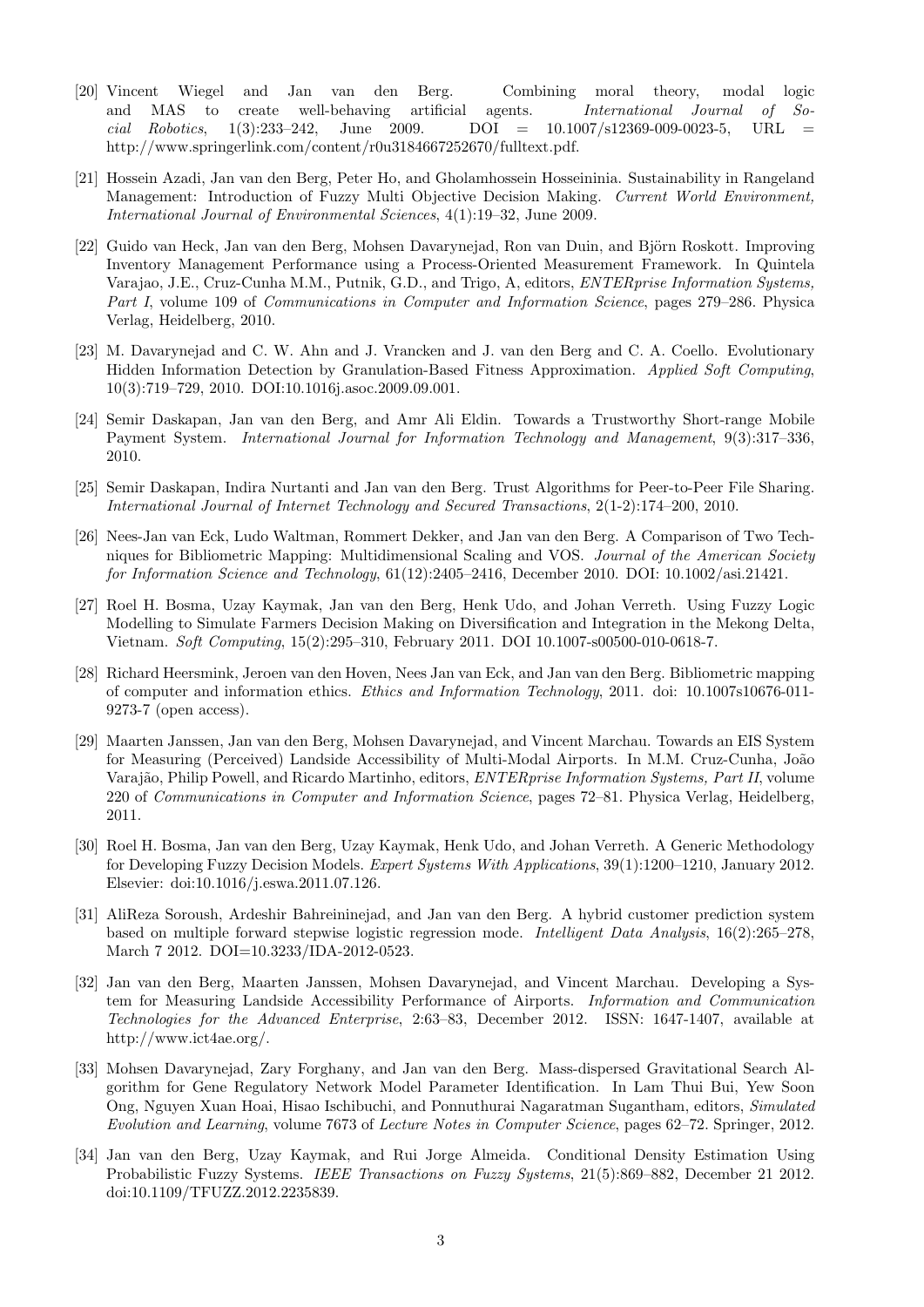- [35] Potchara Pruksasri, Jan van den Berg, Wout Hofman, and Semir Daskapan. Multi-Level Access Control in the Data Pipeline of the Internatioonal Supply Chain System. In Pang Chuan et al., editor, *Innovation in the High-Tech Economy*, Contributions to Economics, pages 79–90. Springer, 2013. ISBN: 978-3-642- 41584-5.
- [36] Ebrahim Rahimi, Jan van den Berg, and Wim Veen. Investigating teachers perception about the educational benefits of Web2.0-based personal learning environments. *eLearning Papers*, 35:1–13, November 2013. ISSN: 1887-1542.
- [37] Mohsen Davarynejad, Jan van den Berg, and Jafar Rezaei. Evaluating center-seeking and initialization bias: The case of particle swarm and gravitational search algorithms. *Information Sciences*, 278:802–821, September 10 2014.
- [38] Wolter Pieters, Zofia Lukszo, Dina Hadziosmanovic, and Jan van den Berg. Reconciling malicious and accidental risk in cyber security. *Journal of Internet Services and Information Security*, 4(2):4–26, May 2014.
- [39] Ebrahim Rahimi, Jan van den Berg, and Wim Veen. A learning model for enhancing the students control in educational process using web2.0 personal learning environments. *British Journal of Educational Technology (BJET)*, pages 780–792, 2014. doi:10.1111/bjet.12170.
- [40] Ebrahim Rahimi, Jan van den Berg, and Wim Veen. A pedagogy-driven framework for integrating web 2.0 tools into educational practices and building personal learning environments. *Journal of Literacy and Technology*, 15(2):54–79, June 2014. ISSN: 1535-0975.
- [41] Amr Ali-Eldin, Jan van den Berg, and Semir Daskapan. An adaptive trustworthiness modelling approach for ubiquitous software systems. *International Journal of Information Security and Privacy (IJISP)*, 8(4):44–60, 2014.
- [42] Ebrahim Rahimi, Jan van den Berg, and Wim Veen. Facilitating student-driven construction of learning environments using Web 2.0 personal learning environments. *Computers & Education*, 81:235–246, February 2015. doi:10.1016/j.compedu.2014.10.012.
- [43] Amr Ali-Eldin, Jan van den Berg, and Hesham A. Ali. A risk evaluation approach for authorization decisions in social pervasive applications. *Computers and Electrical Engineering*, ?, 2016. Corrected Proof on line at Elsevier website on February 11 2016.
- [44] Potchara Pruksasri, Jan van den Berg, Wout Hofman, and Yao-Hua Tan. Enhancing process visibility of the supply chain 'data pipeline'. *Transactions on Computer and Information Technology (ISSN 2286- 9131)*, 10(1), May 2016.
- [45] Maarten Aertsen, Maciej Korczynski, Giovane C. M. Moura, Samaneh Tajalizadehkhoob, and Jan van den Berg. No domain left behind: is lets encrypt democratizing encryption? *Computer Science: Cryptography and Security*, pages 1–6, 2016. Reference: arXiv:1612.03005.
- [46] Vitali Herrera-Semenets, Osvaldo Andrs Perz-Garca, Raudel Hernndez-Len, Jan van den Berg, and Christian Doerr. A data reduction strategy and its application on scan and backscatter detection using rulebased classifiers. *Expert Systems With Applications*, ?, 2017. DOI: 10.1016/j.eswa.2017.11.041; available on line 21 November 2017.
- [47] J. van den Berg and J.C. Bioch. On the (Free) Energy of Hopfield Networks. In S. Cho J.H. Oh, C. Kwon, editor, *Neural Networks: The Statistical Mechanics Perspective*, volume 1, pages 233–244, Singapore, February 1995. World Scientific, Progress in Neural Processing.
- [48] J. van den Berg. The Most General Framework of Continuous Hopfield Neural Networks. In *Neural Networks for Identification, Control, Robotics, and Signal/Image Processing*, pages 92–100. IEEE Computer Society Press, August 1996.
- [49] J. van den Berg and J. Geselschap. A Non-equidistant Elastic Net Algorithm. In S.W. Ellacott, J.C. Mason, and I.J. Anderson, editors, *Mathematics of Neural Networks: Models, Algorithms and Applications*, pages 101–106, Boston, 1997. Kluwer Academic Operations Research/Computer Science Interfaces series.
- [50] Roger Tan, Jan van den Berg, and Willem-Max van den Berg. Credit rating classification using selforganizing maps. In Kate Smith and Jatinder (Jeet) Gupta, editors, *Neural Networks in Business: Techniques and Applications*, pages 140–153, Hershey, Pennsylvania, USA, January 2002. Idea Group Publishing.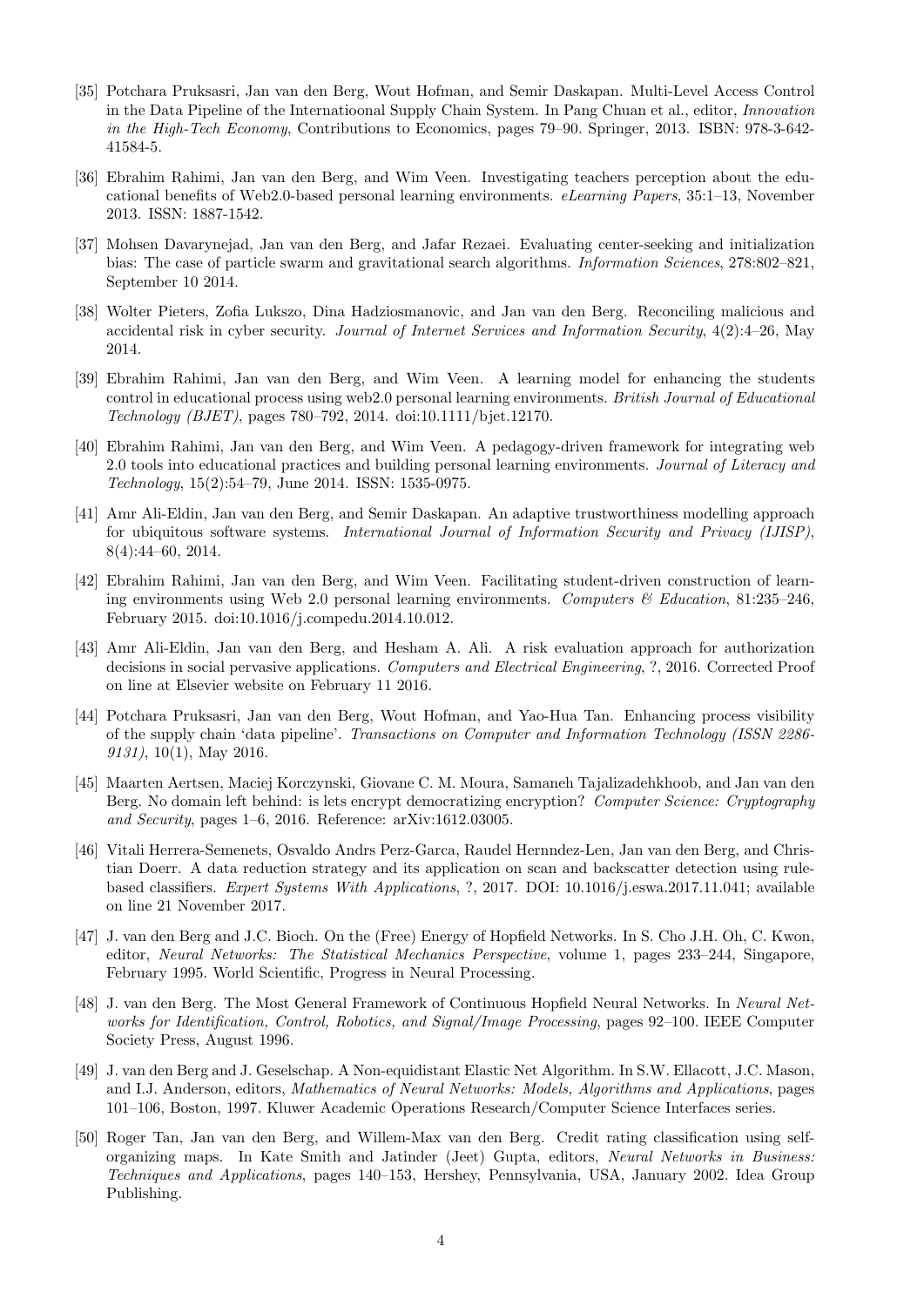- [51] Jan van den Berg. Fuzzy methodologies for evaluating sustainable development. In G.O.S. Ekhaguere, editor, *Contemporary Applications of the Mathematical and Computer Sciences to Development Problems*, volume 1 of *Publications of the ICMCS*, pages 91–116. Lagos, Nigeria, August 2004. (ISBN 978-37246-8-1).
- [52] Jan van den Berg. Computational Intelligence Techniques and their Underlying Dilemmas. In G.O.S. Ekhaguere, C.K. Ayo, and M.B. Olorunsaiye, editors, *New Trends in the Mathematical and Computer Sciences*, volume 3 of *Publications of the ICMCS*, pages 53–113. Lagos, Nigeria, 2006-2007. ISBN: 978- 37246-2-2.
- [53] Amr Ali Eldin, Semir Daskapan, and Jan van den Berg. Privacy Automation in Context-aware Services. In Dragan Stojanovic, editor, *Context-Aware Mobile and Ubiquitous Computing for Enhanced Usability: Adaptive Technologies and Applications*, chapter XIII, pages 295–309. IGI Global, Hershey, PA 17033, USA, 2009. URL of the book: http://www.igi-global.com/downloads/ebook/locked/Stojanovic33229.pdf.
- [54] Jan van den Berg, Heru Sataputera Na, Lourenco Couto Miranda, and Marc Leipoldt. Data scaling for modeling operational risk. In Jürgen H.M. van Grinsven, editor, Risk Management in Financial *Institutions, Formulating Value Propositions*, pages 59–66. IOS Press, January 2010. ISBN 978-1-60750- 087-2.
- [55] Jan van den Berg, Guido van Heck, Mohsen Davarynejad, and Ron van Duin. Inventory Management, a Decision Support Framework to Improve Operational Performance. In João Eduardo Varajão, Maria Manuela Cruz-Cunha, and Ant´onio Trigo, editors, *Organizational Integration of Enterprise Systems and Resources: Advancements and Applications*, chapter 15, pages 268–288. IGI Global, Hershey, PA 17033, USA, 2012. DOI: 10.4018/978-1-4666-1764-3.ch015.
- [56] Mohsen Davarynejad, Jos Vrancken, Jan van den Berg, and Carlos A. Coello Coello. A fitness granulation approach for large-scale mechanical optimization problems. In Zbigniew Michalewicz et al., editor, *Variants of Evolutionary Algorithms for Real-World Applications, part 3*, pages 245–280. Springer Verlag, 2012. available at http://www.springerlink.com/content/n8045105u9721900/.
- [57] Jan van den Berg. In Tineke Egyedi and Donna Mehos, editors, *Inverse Infrastructures: Disrupting Networks from Below*, chapter 2: Inverse Infrastructures at the Edge of Order and Chaos, an Analytic Framework, pages 17–37. Edward Elgar, June 2012. ISBN: 9781849803014.
- [58] Clara Maathuis, Wolter Pieters, and Jan van den Berg. Cyber weapons: a profiling framework. In , editor, *Proceedings of the 1st International Conference on Cyber Conflict (CyCon U.S.): Protecting the Future*, pages 1–8. IEEE Computer Society, Washington, USA, October 21-23 2016. DOI:10.1109/CYCONUS.2016.7836621.
- [59] Rhythima Shinde, Bramka Arga, Paraskevi Kokosia, and Jan van den Berg. Data mining algorithms for improving efficiency of governance in dynamic social systems: Case study of indian caste & tribe reservations. In Prashant Prawar et al., editor, *Proceedings of the International Conference on Advanced Technologies for Social Application (Techno-Societal 2016)*. Springer Verlag, Maharasthra, India, December 20-21 2016. ISBN: 978-3-319-53556-2.
- [60] Jan van den Berg. Cyber Security for Everyone. In Stefanie Frey and Michael Bartsch, editors, *Cyber Security Best Practices*, pages 571–583. Springer Vieweg, Wiesbaden, 2018. DOI: https://doi.org/10.1007/978- 3-658-21655-9 40.
- [61] J. van den Berg and J.C. Bioch. Constrained optimization with the Hopfield-Lagrange model. In *Proceedings of the 14th IMACS World Congress*, volume 1, pages 470–473, Atlanta, GA 30332 USA, July 1994.
- [62] J. van den Berg and J.C. Bioch. Mathematical and physical observations concerning the Hopfield-Lagrange model with applications in constrained optimization. In *Proceedings of the 4th Belgian-Dutch Conference on Machine Learning*, pages 242–253, Erasmus Universiteit Rotterdam, June 1994.
- [63] J. van den Berg. Sweeping generalizations of Hopfield and Hopfield-Lagrange networks. In S.-I. Amari et al., editor, *Progress in Neural Information Processing (ICONIP'96)*, volume 1, pages 673–678, Singapore, 1996. Springer-Verlag.
- [64] J. van den Berg. On the Relaxation Dynamics and Applicability of the Most General Framework of Hopfield Networks. Invited presentation at the NIPS'96 workshop entitled 'ANNs and Continuous Optimization: Local minima, Sub-optimality and Computational Complexity', 1996.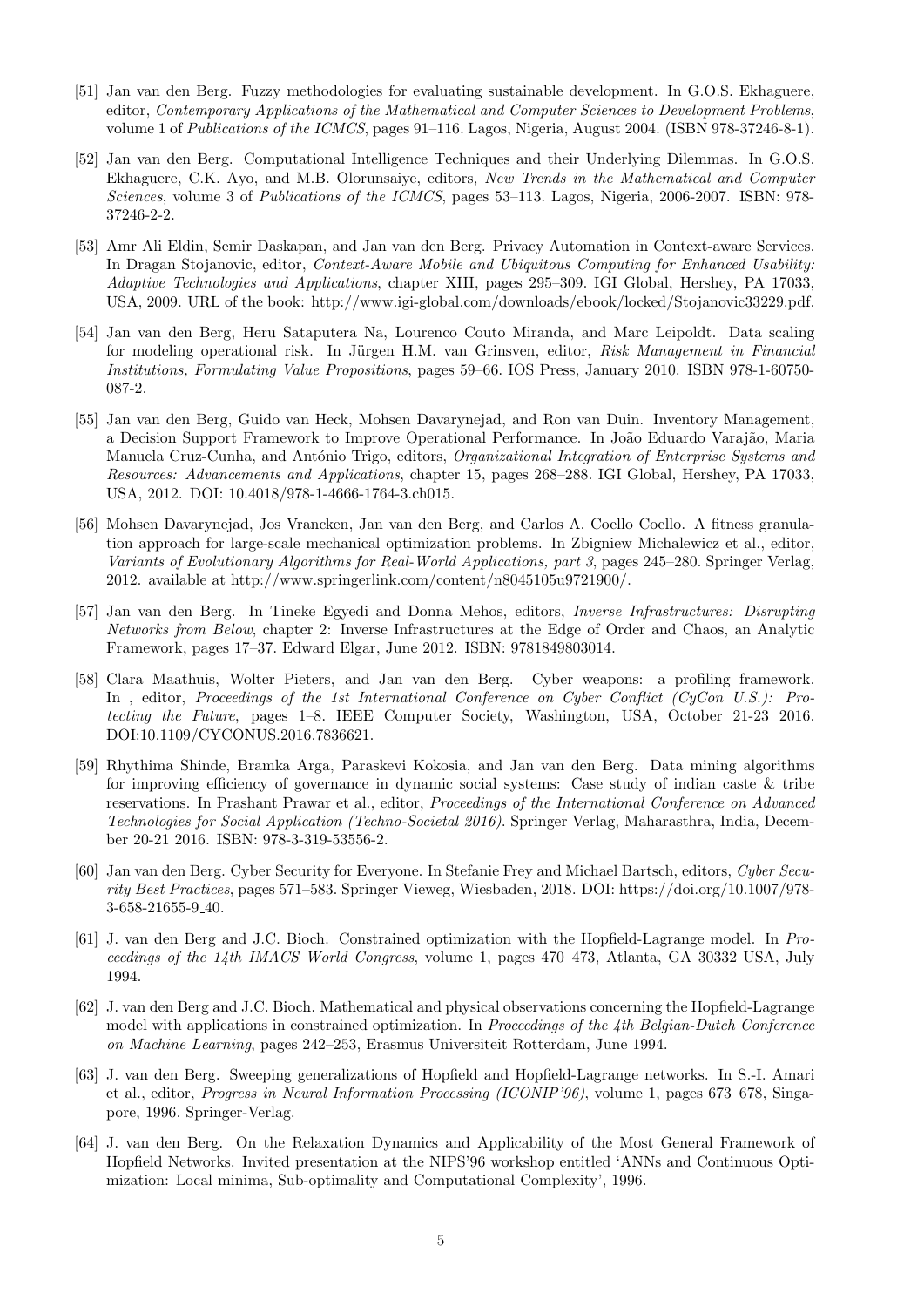- [65] J. van den Berg and J. van Dijk. How to create the simplest FAM-based fuzzy system. In N. Kasabov et al., editor, *Progress in Connectionist-Based Information Processing (ICONIP'97)*, volume 1, pages 392–395, Singapore, 1997. Springer-Verlag.
- [66] J. van den Berg and D. Ettes. Representation and Learning Capabilities of Additive Fuzzy Systems. In P. Kopacek and I.J. Rudas, editors, *Proceedings of the 1998 IEEE International Conference on Intelligent Engineering Systems (INES'98)*, pages 121–126, Vienna, Austria, September 1998.
- [67] D. Ettes and J. van den Berg. Representation and learning capabilities of additive fuzzy systems. In H. La Poutr and J. van den Herik, editors, *Proceedings X-th Netherlands/Belgium Conference on Artificial Intelligence (NAIC'98)*, pages 193–202, Amsterdam, November 1998.
- [68] Jan van den Berg and Martijn Schuemie. Intelligent information retrieval using an associative concept space. In M. Verleysen, editor, *Proceedings of the 7th European Symposium on Artificial Neural Networks (ESANN'99)*, pages 351–356, Bruges, Belgium, April 1999. Available at http://www.dice.ucl.ac.be/Proceedings/esann/esannpdf/es1999-201.pdf.
- [69] Martijn Schuemie and Jan van den Berg. Information retrieval systems using an associative conceptual space and self-organising maps. In E. Postma and M. Gyssens, editors, *Proceedings of the Proceedings of the Eleventh Belgium/Netherlands Artificial Intelligence Conference (BNAIC'99)*, pages 91–98, Maastricht, November 1999.
- [70] Jan van den Berg and Willem-Max van den Bergh. On fuzzy competitive exception learning. In Thomas Walen, editor, *Proceedings of the 19th International Meeting of the North American Fuzzy Information Processing Society (NAFIPS2000)*, pages 34–38, Atlanta, USA, July 2000. IEEE Computer Society Press. (IEEE catalog number 00TH8500).
- [71] Willem-Max van den Bergh and Jan van den Berg. Fuzzy competitive exception learning. In Antal van den Bosch and Hans Weigand, editors, *Proceedings of the Proceedings of the Eleventh Belgium/Netherlands Artificial Intelligence Conference (BNAIC'00)*, pages 77–84, 2000.
- [72] Willem-Max van den Bergh, Jan van den Berg, and Uzay Kaymak. Detecting noise trading using fuzzy exception learning. In *Proceedings of the Joint 9th IFSA World Congress and 20th NAFIPS International Conference(IFSA/NAFIPS2001)*, pages 946–951, Vancouver, Canada, July 2001. (ISBN: 0-7803-7079-1, IEEE catalog number: 01TH8569C).
- [73] Jan van den Berg, Willem-Max van den Bergh, and Uzay Kaymak. Probabilistic and statistical fuzzy set foundations of competitive exception learning. In *Proceedings of the 10th IEEE International Conference on Fuzzy Systems*, pages 1035–1038, Melbourne, Australia, 2001. (ISBN: 0-7803-7294-X, IEEE catalog number: 01CH37297).
- [74] Willem-Max van den Bergh, Jan van den Berg, and Uzay Kaymak. Detecting noise trading using fuzzy exception learning. In *Proceedings of the 13th Belgian-Dutch Conference on Artificial Intelligence (BNAIC'01)*, pages 337–338, Amsterdam, October 2001.
- [75] Jan van den Berg, Uzay Kaymak, and Willem-Max van den Bergh. Fuzzy classification using probabilitybased rule weighting. In *Proceedings of the 11th IEEE International Conference on Fuzzy Systems*, Hawaii, USA, May 2002.
- [76] C. Christiaan van der Eijk, Erik M. van Mulligen, and Jan van den Berg. Finding complementary scientific concepts using a conceptual associative spatial graph. In W. Lesso N. Callaos, G. Whymark, editor, *Proccedings of the 6th World Multiconference on Systemics, Cybernetics and Informatics (SCI 2002)*, volume XIII: Concepts and Applications of Systemics, Cybernetics and Informatics III, Orlando, Florida, USA, July 14–18 2002. International Institute of Informatics and Systemics.
- [77] Willem-Max van den Bergh, Uzay Kaymak, and Jan van den Berg. On the data-driven design of takagisugeno probabilistic fuzzy systems. In *Proceedings of the EUNITE-2002 International Conference*, pages 19–39, Albufeira, Portugal, September 2002. Available at http://www.abo.fi/instut/iamsr/eunite/.
- [78] Jan van den Berg, Uzay Kaymak, and Willem-Max van den Bergh. Probabilistic reasoning in fuzzy rulefased systems. In *Proceedings of the 14th Belgian-Dutch Conference on Artificial Intelligence (BNAIC'02)*, pages 11–18, Leuven, October 2002. Nominated for the 'Best Paper Award'.
- [79] Jan van den Berg, Uzay Kaymak, and Willem-Max van den Bergh. Fuzzy classification by using probability-based rule weighting. In *Proceedings of the 14th Belgian-Dutch Conference on Artificial Intelligence (BNAIC'02)*, pages 401–402, Leuven, October 2002.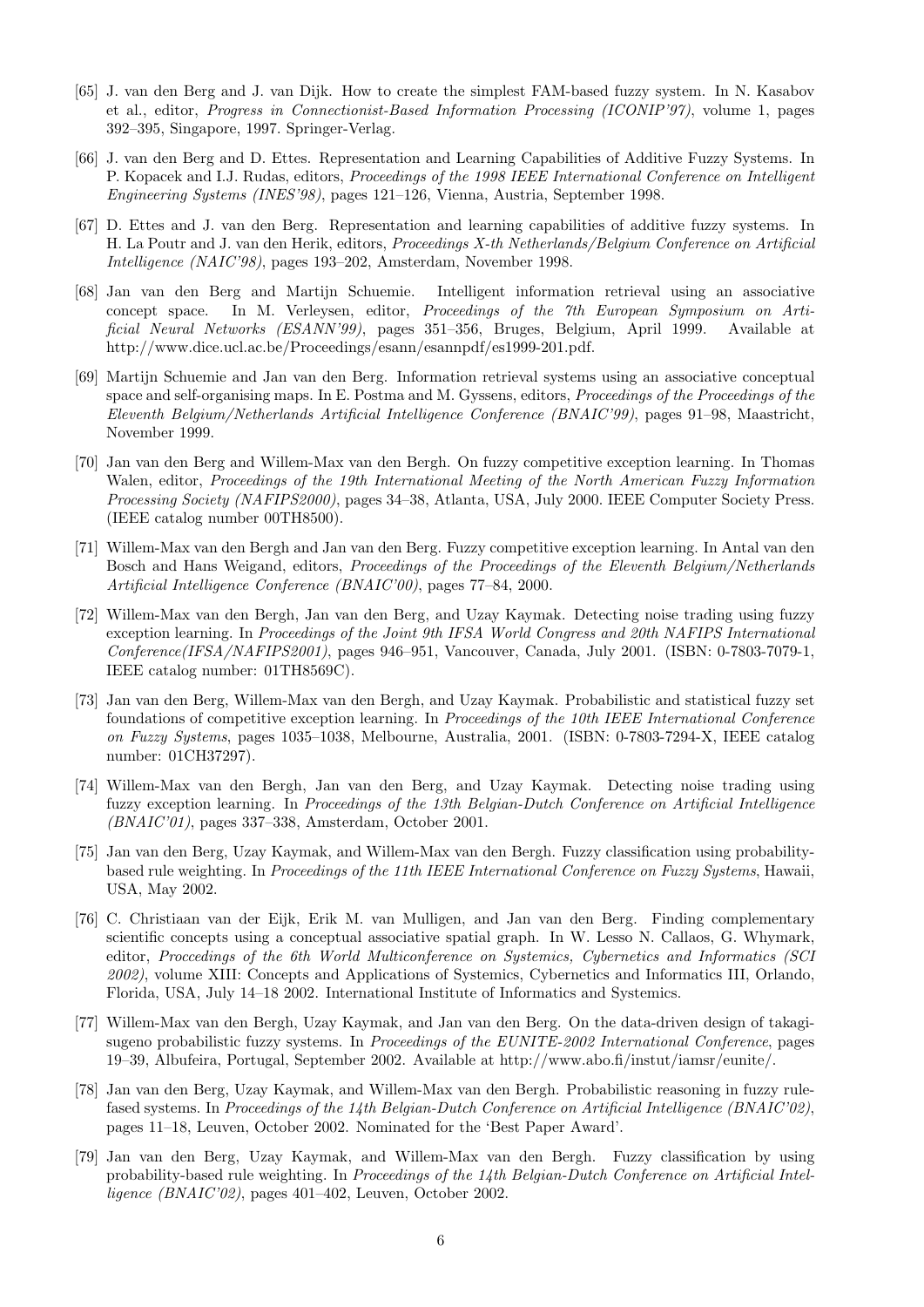- [80] Uzay Kaymak, Willem-Max van den Bergh, and Jan van den Berg. A fuzzy additive reasoning scheme for probabilistic mamdani fuzzy systems. In *Proceedings of the 12th IEEE International Conference on Fuzzy Systems*, volume 1, pages 331–336, St. Louis, USA, May 25-28 2003.
- [81] A.M.G. Cornelissen, U. Kaymak, J. van den Berg, and W.J. Koops. Transition interval estimation to elicit membership functions in fuzzy evaluation models of animal production systems. In *Proceedings of the 12th IEEE International Conference on Fuzzy Systems*, volume 1, pages 1200–1205, St. Louis, USA, May 25-28 2003.
- [82] Uzay Kaymak and Jan van den Berg. On probabilistic connections of fuzzy systems. In *Proceedings of the 15th Belgian-Dutch Conference on Artificial Intelligence (BNAIC'03)*, pages 187–194, Nijmegen, October 23-24 2003.
- [83] Richard van Duijn, Jan van den Berg, and Mark Vreijling. Intelligent maintenance scheduling using an expert-driven fuzzy-rule based object quality system. In *Proceedings of the 15th Belgian-Dutch Conference on Artificial Intelligence (BNAIC'03)*, pages 115–122, Nijmegen, October 23-24 2003. Nominated for the 'Best Paper Award'.
- [84] R. de Boer, J. van den Berg, and Wilco van Ginkel. Multilevel fusion-based intrusion detection. In *Proceedings of the 15th Information Resources Managament Association International Conference: Innovations Through Information Technology*, pages 375–377, New Orleans, Louisiana, USA, May 23-26 2004.
- [85] Uzay Kaymak and Jan van den Berg. On constructing probabilistic fuzzy classifiers from weighted fuzzy clustering. In *Proceedings of the 13th IEEE International Conference on Fuzzy Systems*, pages 159–164, Budapest, Hungary, July 2004. IEEE Catalog Number 04CH37542C.
- [86] Jan van den Berg, Nees-Jan van Eck, Ludo Waltman, and Uzay Kaymak. A vicore architecture for intelligent knowledge management. In *Proceedings of KDNET Symposium on Knowledge-Based Systems and Services for the Public Sector, Workshop WS2, Mining Official Data*, pages 63–74, Bonn, Germany, June 3–4 2004.
- [87] Yuri Hamburger, Uzay Kaymak, and Jan van den Berg. Wavelet-based adaptation of value at risk estimation to different time horizons. In *Proceedings of the Fourth European Symposium on Intelligent Technologies and their implementation on Smart Adaptive Systems*, pages 195–208, Aachen, Germany, June 2004.
- [88] A. Ali Eldin, J. van den Berg, and R. Wagenaar. A fuzzy reasoning scheme for context sharing decision making. In *Proceedings of the Sixth International Conference on Electronic Commerce (ICEC04): Towards a New Services Landscape*, pages 371–375, Delft University of Technology, Faculty of Policy and Management, Delft, The Netherlands, October 25–27 2004. Association for Computing Machines, Inc. (ACM).
- [89] Ludo Waltman, Uzay Kaymak, and Jan van den Berg. Maximum likelihood parameter estimation in probabilistic fuzzy classifiers. In *Proceedings of the 14th IEEE International Conference on Fuzzy Systems*, pages 1098–1103, Nevada, USA, May 2005.
- [90] R. Bosma, U. Kaymak, J. van den Berg, and H. M. Udo. Fuzzy modelling of farmer motivations for integrated farming in the vietnamese mekong delta. In *Proceedings of the 14th IEEE International Conference on Fuzzy Systems*, pages 827–832, Nevada, USA, May 2005.
- [91] Nees Jan van Eck, Ludo Waltman, and Jan van den Berg. A novel algorithm for visualizing concept associations. In *Proceedings of the 16th International Workshop on Database and Expert Systems Applications (DEXA'05)*, pages 405–409, Copenhagen, Denmark, August 2005. IEEE Computer Society. Available at http://csdl.computer.org/dl/proceedings/dexa/2005/2424/00/24240405.pdf.
- [92] Ludo Waltman, Uzay Kaymak, and Jan van den Berg. Fuzzy histograms, a statistical analysis. In *Proceedings of Joint 4th EUSFLAT & 11th LFA Conference (EUSFLAT-LFA 2005)*, pages 605–610, Barcelona, Spain, 7–9 September 2005.
- [93] Roland Jeurissen and Jan van den Berg. Index tracking using a hybrid genetic algorithm. In *Proceedings of the CIMA'05 conference (track ACFM'05)*, Istanbul, Turkey, 2005. paper number: 910.
- [94] Viorel Milea and Jan van den Berg. An ants algorithm for bankruptcy prediction. In *Proceedings of the CIMA'05 conference (track ACFM'05)*, Istanbul, Turkey, 2005. paper number: 929.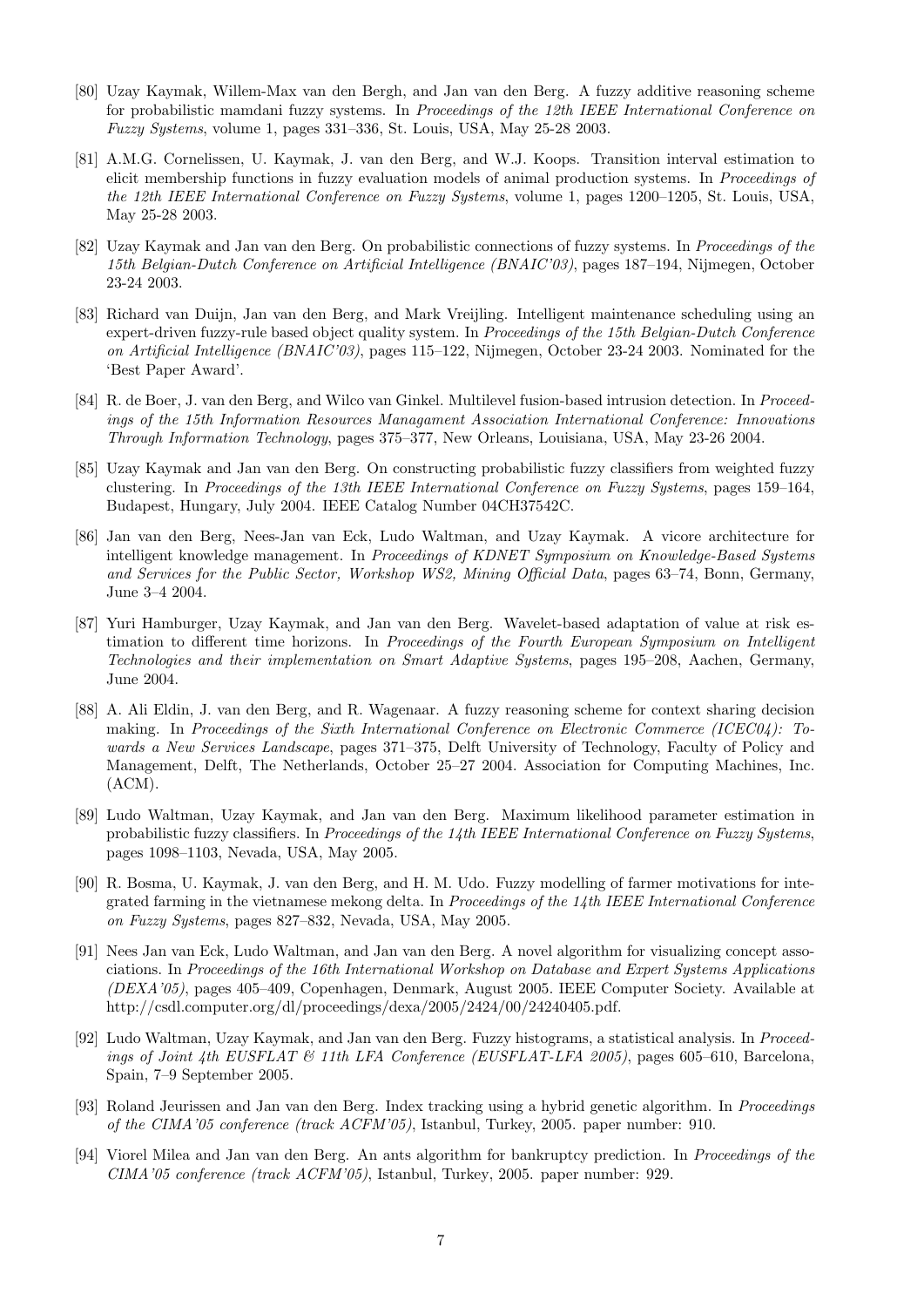- [95] Nees Jan van Eck, Ludo Waltman, and Jan van den Berg. A novel algorithm for visualizing concept associations. In *Proceedings of the 17th Belgian-Dutch Conference on Artificial Intelligence (BNAIC'05)*, pages 397–398, Brussels, Belgium, October 2005.
- [96] Nees Jan van Eck, Ludo Waltman, and Jan van den Berg. A new method for visualizing associations between concepts. In *Proceedings of the 30th Annual Conference of the German Classification Society (GFKL2006)*, March 2006.
- [97] L. Mous and V.A.F. Dallagnol and W. Cheung and J. van den Berg. A Comparison of Particle Swarm Optimization and Genetic Algorithms Applied to Portfolio Selection. In David A. Pelta and Natalio Krasnogor, editors, *Proceedings of Workshop on Nature Inspired Cooperative Strategies for Optimization - NICSO 2006*, pages 109–121, June 29–30 2006.
- [98] Nees Jan van Eck, Flavius Frasincar, and Jan van den Berg. Visualizing concept associations using concept density maps. In *Proceedings of the 10th International Conference on Information Visualisation*, pages 270–275, London, July 5–7, 2006.
- [99] N.J. van Eck, L. Waltman, J. van den Berg, and U. Kaymak. Visualizing the wcci 2006 knowledge domain. In *Proceedings of the 2006 IEEE International Conference on Fuzzy Systems (part of WCCI2006)*, pages 7862–7869, Vancouver, Canada, July 2006.
- [100] N.J. van Eck, L. Waltman, J. van den Berg, and U. Kaymak. On the visualization of the soft computing knowledge domain. In *Proceedings of the Symposium on Fuzzy Systems in Computer Science 2006*, pages 96–97, Vancouver, Canada, 2006.
- [101] R.H. Bosma, Le Thanh Phong, J. van den Berg, U. Kaymak, H.M.J. Udo, and J.A.J. Verreth. Using fuzzy logic to simulate the composition of farming systems in the mekong delta. In *Proceedings of The Fourth International Seminar on Tropical Animal Production (ISTAP-4)*, pages 484–494, Yogyakarta, Indonesia, November 2006. ISBN 979-97243-8.
- [102] Viorel Milea, Erik Miedema, Jan van den Berg, and Uzay Kaymak. Towards a fuzzy model of traders' behavior. In Fouad Ben Abdelaziz, editor, *Proceedings of the XIII Congress of International Association for Fuzzy-Set Management and Economy*, pages 161–170, Hammamet, Tunisia, November 30 – December 2 2006. ISBN 978-9973-9979-0-6.
- [103] M.P.A. van Oosterhout, A. Veenstra, M. Meijer, N. Popal, and J. van den Berg. Agile IT and visibility platforms for enhancing supply chain security. In *Proceedings of the International Symposium on Maritime Safety, Security and Environmental Protection*, Athens, Greece, September 2007.
- [104] Jan van den Berg. Conceptualising and Analysing Internet Threats using a 4-Dimensional Hypercube. In Charles A. Shoniregun and Alex Logvynovskiy, editors, *Proceedings of the International Conference on Information Society (i-Society 2007)*, pages 249–255, Merrillville, Indiana, USA, October 7–11 2007. Book CD: ISBN =  $0-9546628-1-4$ .
- [105] Vincent Wiegel and Jan van den Berg. Experimental Computational Philosophy: shedding new lights on old philosophical debates. In Mohammad Mehdi Dastani and Edwin de Jong, editors, *Proceedings of the 19th Belgian-Dutch Conference on Artificial Intelligence (BNAIC'07)*, pages 291–298, Utrecht, The Netherlands, November 5–6 2007.
- [106] Vincent Wiegel and Jan van den Berg. Experimental Computational Philosophy: shedding new lights on old philosophical debates. In The Society for the Study of Artificial Intelligence and Simulation of Behaviour, editors, *Proceedings of the Symposium on Behaviour Regulation in Multi-Agent Systems (In conjunction with the 2008 AISB Convention)*, pages 62–67, Univerity of Aberdeen, Scotland, April 1–4 2008. ISBN: 190295663X.
- [107] Roland Jeurissen and Jan van den Berg. Optimized index tracking using a hybrid genetic algorithm. In *Proceedings of the 2008 IEEE Congress on Evolutionary Computation (CEC2008, part of WCCI2008)*, pages 2327–2334, Hong Kong, China, June 2008. ISBN: 978-1-4244-1823-7.
- [108] M.P.A. van Oosterhout, A. Veenstra, R. Zuidwijk, and J. van den Berg. Visibility in global supply chains. In *Proceedings of the Smart Business Network Conference (SBN2008)*, Beijing, China, 19–23 May 2008. Accepted for publication.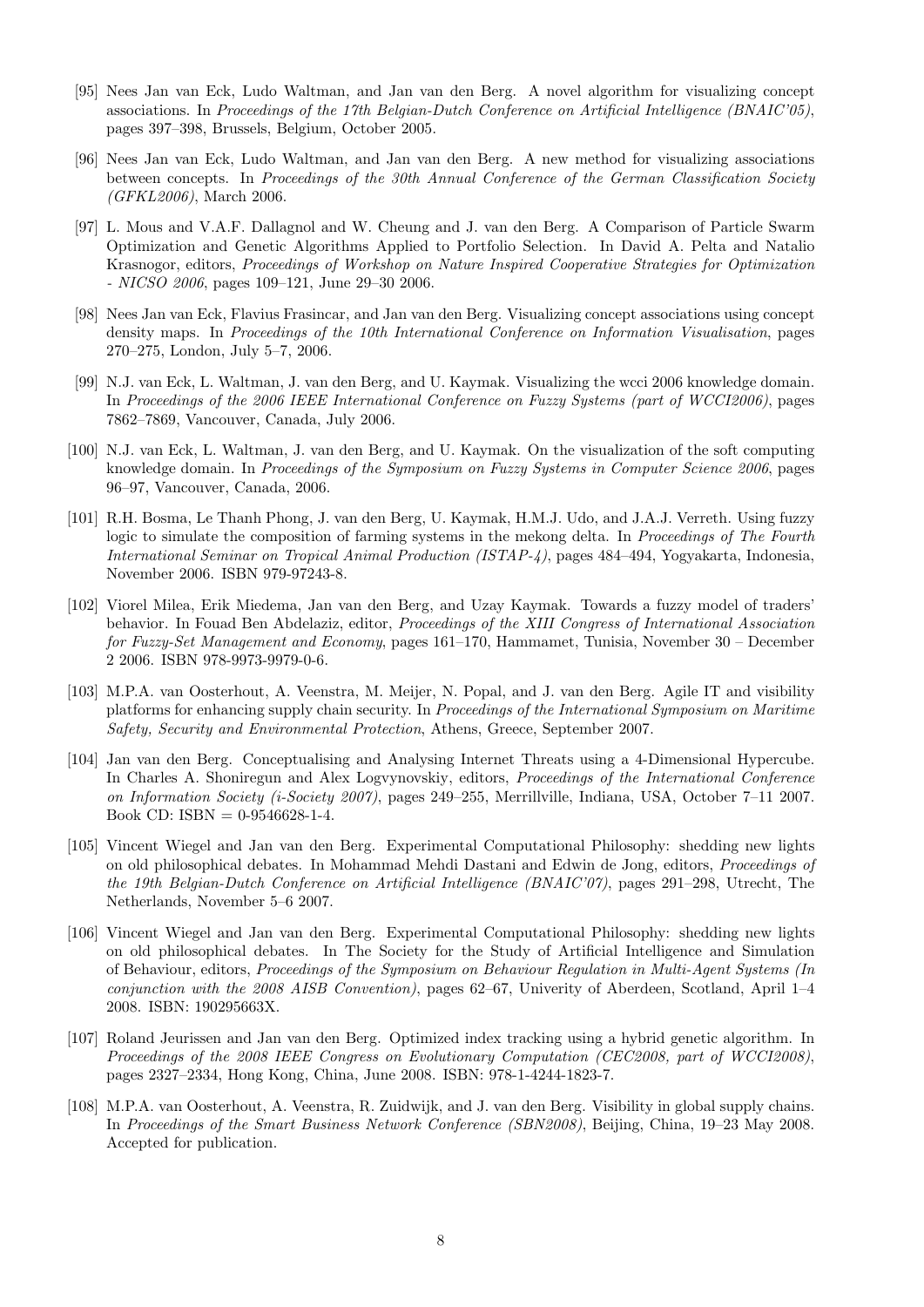- [109] Indira Nurtanti, Semir Daskapan and Jan van den Berg. Evaluating Trust Algorithms for Peer-to-Peer File Sharing. In Charles A. Shoniregun and Alex Logvynovskiy and Fredrick Mtenzi, editor, *Proceedings of the 3rd International Conference for Internet Technology and Secured Transactions (ICITST-2008)*, pages 142–149, Dublin, Ireland, 23–28 June 2008.
- [110] Semir Daskapan, Indira Nurtanti and Jan van den Berg. Improving Trust Valuation for File Sharing in P2P Networks. In , editor, *Proceedings of the 2008 IEEE International Conference on Systems, Man, and Cybernetics (SMC 2008)*, Singapore, 12–15 October 2008.
- [111] Nees-Jan van Eck, Ludo Waltman, Rommert Dekker, and Jan van den Berg. An experimental comparison of bibliometric mapping techniques. In *Proceedings (Book of Abstracts) of the 10th International Conference on Science and Technology Indicators*, pages 45–48, Vienna, Austria, 17th-20th September 2008.
- [112] Guido van Heck, Itamar Sharon, Paulus Kampert, and Jan van den Berg. Introducing Electronic Child Records: balancing personal interests, system perfomance, and social values. In *Proceedings of the 2009 IEEE International Conference on Social Computing (SocialCom 2009), part of the 12th IEEE International Conference on Computational Science and Engineering (CSE 2009)*, pages 568–575, Vancouver, Canada, August 2009. IEEE Computer Society. DOI 10.1109/CSE.2009.42.
- [113] Jan van den Berg. Further Exploring Statistical Fuzzy Entropy. In *In Book of Abstracts of the 2nd International Workshop of the ERCIM Working Group on Computing & Statistics, session 'Foundations for Fuzzy Statistical Analysis'*, page 55, Cyprus, October 29–31, 2009. European Research Consortium for Informatics and Mathematics (ERCIM). paper E197.
- [114] Hanane Ouna and Jan van den Berg. Developing a Policy Framework to enable beneficial use of ICTs for national and community objectives. In *Proceedings of the 2nd International Conference on Adaptive Science & Technology (ICAST'09)*, Accra, Ghana, December 14–16 2009.
- [115] Mohsen Davarynejad, Sobhan Davarynejad, Jos Vrancken, and Jan van den Berg. Granular value-function approximation for road network traffic control. In *Proceedings of the the 2010 IEEE International Conference on Networking, Sensing, and Control*, pages 14–18, Chicago, IL, USA, April 11-13 2010. IEEE. ISBN: 978-1-4244-6452-4(10).
- [116] Itamar Sharon, Michel dos Santos Soares, Joseph Barjis, Jan van den Berg, and Jos Vrancken. A Decision Framework for Selecting a Suitable Software Development Proces (category: Full Paper). In *Proceedings of ICEIS 2010, 12th International Conference on Enterprise Information Systems, Volume 5: Information Systems Analysis and Specification*, pages 34–43, Funchal, Madeira, Portugal, June 08–12, 2010. ISBN: 978-989-8425-04-1.
- [117] Mohsen Davarynejad, Jelmer van Ast, Jos Vrancken, and Jan van den Berg. Evolutionary Value Function Approximation. In *Proceedings of the the 2011 IEEE Symposium on Adaptive Dynamic Programming and Reinforcement Learning (ADPRL 2011) within the IEEE Symposium Series of Computational Intelligence (SSCI 2011)*, Paris, France, April 11-15 2011. ISBN: 978-1-4244-9888-8.
- [118] Mohsen Davarynejad, Jafar Rezaei, Jos Vrancken, Jan van den Berg, and Carlos A. Coello Coello. Accelerating convergence towards the optimal pareto front. In *Proceedings of the 2011 IEEE Congress on Evolutionary Computation (IEEE CEC 2011)*, pages 2107–2114, New Orleans, USA, June 5–8 2011. ISBN: 978-1-4244-7835-4.
- [119] Guido Demmenie, Jan van den Berg, Menno Israel, Virginia Dignum, and Jos Vrancken. (Exceptional) workflow mining: A stepwise approach for extracting event logs from corporate network data. In *Proceedings of the annual Machine Learning Conference of Belgium and The Netherlands (BeNeLearn)*, pages 133–134, The Hague, Netherlands Forensics Institute, May 20 2011. URL of the proceedings: http://www.liacs.nl/*∼* putten/benelearn2011/Benelearn2011 Proceedings.pdf.
- [120] Potchara Pruksasri, Jan van den Berg, and Somnuk Keretho. Accountability in Single Window Systems using an Internal Certificate Authority, a case study on Thailand's national single window system. In *Proceedings of the IADIS International Conference, E-commerce 2011*, pages 129–136, Rome, Italy, July 21–23 2011. ISBN: 978-972-8939-51-9.
- [121] Ebrahim Rahimi, Wim Veen, and Jan van den Berg. Designing a PLE-based learning system in a secondary school. In *Proceedings of the PLE Conference 2011*, Southampton, United Kingdom, July 11–13 2011.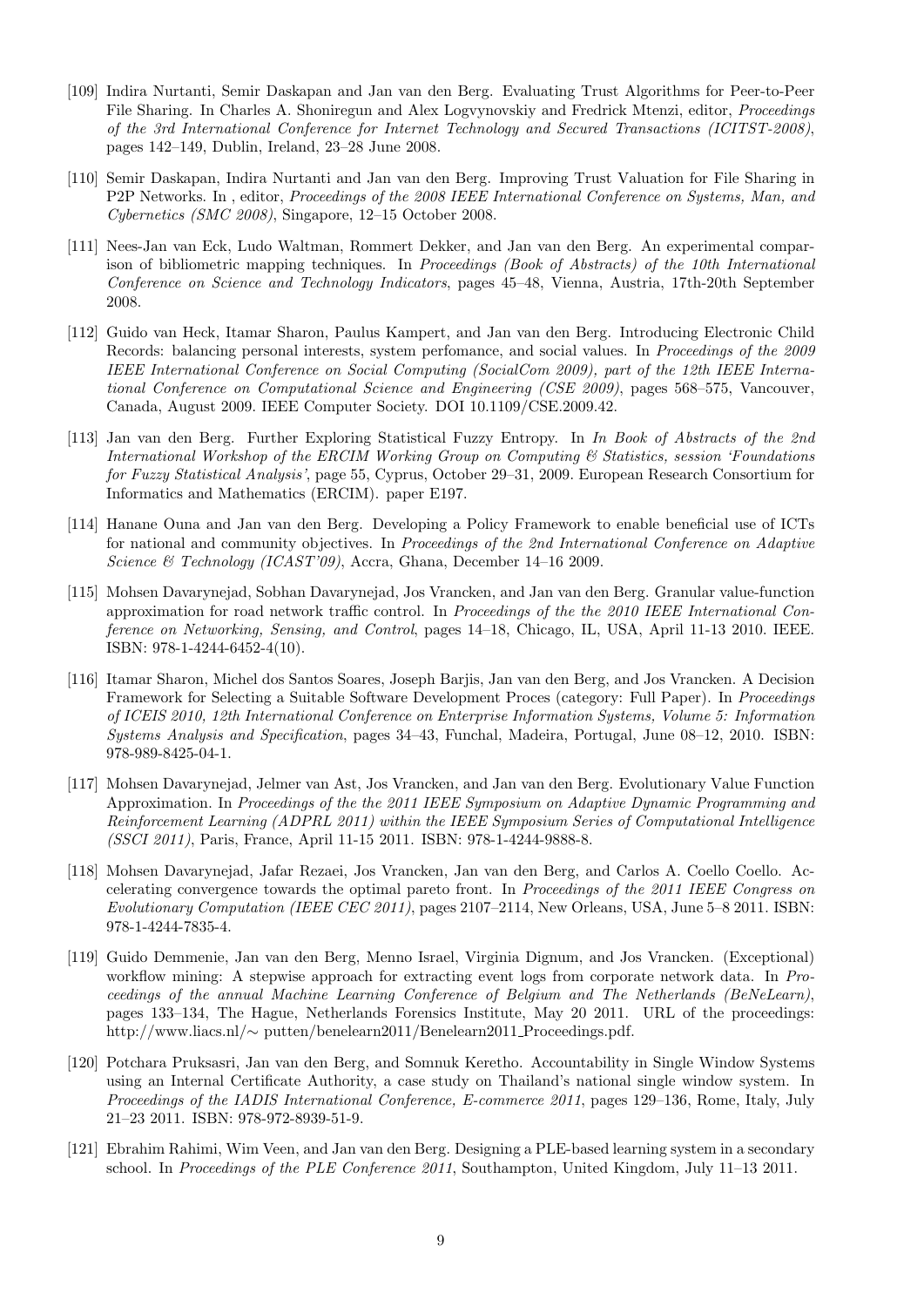- [122] Mohsen Davarynejad, Andreas Hegyi, Jos Vrancken, and Jan van den Berg. Motorway Ramp-Metering Control with Queuing Consideration using *q*-Learning. In *Proceedings of the 14th International IEEE Conference on Intelligent Transportation Systems (ITSC 2011)*, pages 1652–1658, Washington, DC, USA, October 5–7 2011. ISBN: 978-1-4577-2197-7.
- [123] Mohsen Davarynejad, Yubin Wang, Jos Vrancken, and Jan van den Berg. Multi-phase Time Series Prediction for Highway Flow Forecasting. In *Proceedings of the 14th International IEEE Conference on Intelligent Transportation Systems (ITSC 2011)*, pages 2033–2038, Washington, DC, USA, October 5–7 2011. ISBN: 978-1-4577-2197-7.
- [124] Semir Daskapan and Jan van den Berg. Designing Cyber Warfare Information Infrastructure Resilience. In Christopher Bolan and Professor Craig Valli, editor, *Proceedings of the 2011 secau Security Congress12th Australian Information Warfare Conference (IWAR 2011)*, pages 1–8, Perth, Australia, 5–7 December 2011. ISBN 978-0-7298-0699-2; Winner of *Best Paper Award* of IWAR 2011.
- [125] Wout Hofman and Harrie Bastiaansen and Jan van den Berg and Potchara Pruksasri. A Platform for Secure, Safe, and Sustainable Logistics. In *Proceedings of the e-Freight 2012 Conference*, Delft, May 9-10 2012.
- [126] Tineke Egyedi and Jan van den Berg. Analysing Inverse Infrastructures using a Complex Adaptive Systems Perspective. In *Proceedings of the Third International Engineering Systems Symposium (CESUN 2012)*, Delft University of Technology, June 18–20 2012. available at http://cesun2012.tudelft.nl/images/6/69/Egyedi.pdf.
- [127] Ebrahim Rahimi, Jan van den Berg, and Wim Veen. Designing and Implementing PLEs in a Secondary School using Web2.0 Tools. In *Proceedings of the third PLE Conference 2012*, Aveiro, Portugal, July 11–13 2012. available at http://revistas.ua.pt/index.php/ple/issue/current.
- [128] Potchara Pruksasri, Jan van den Berg, and Wout Hofman. Three Protocols for Securing the Data Pipeline of the Iinternatioonal Supply Chain. In *Proceedings of the IADIS International Conference, E-commerce 2012*, pages 27–34, Lisbon, Portugal, July 21–23 2012.
- [129] Johannes de Vries, Jan van den Berg, Hans Hoogstraten, and Semir Daskapan. Systems for detecting advanced persistent threats, a development roadmap using intelligent data analysis. In *Proceedings of the ASE International Conference on Cyber Security*, pages 54–61, Washinton D.C., USA, December 14–16 2012. IEEE Computer Society. (paper acceptation rate 9,6%, DOI 10.1109/SocialInformatics.2012.59, IEEE Computer Society.
- [130] Olga Kulikova, Jan van den Berg, Ronald Heil, and Wolter Pieters. Cyber crisis management: A decisionsupport framework for disclosing security incident information. In *Proceedings of the ASE International Conference on Cyber Security*, pages 103–112, Washinton D.C., USA, December 14–16 2012. IEEE Computer Society. (paper acceptation rate 9,6%), DOI 10.1109/SocialInformatics.2012.24, IEEE Computer Society.
- [131] Ebrahim Rahimi, Jan van den Berg, and Wim Veen. A Framework for Designing Enhanced Learning Activities in Web2.0-based Personal Learning Environments. In *Proceedings of the World Conference on Educational Multimedia, Hypermedia and Telecommunications*, pages 2222–2231, British Columbia, Canada, June 24–28 2013. Paper available at http://academicexperts.org/conf/EDMEDIA/2013/papers/39005/.
- [132] Ebrahim Rahimi, Jan van den Berg, and Wim Veen. A Roadmap for Building Web2.0-based Personal Learning Environments in Educational Settings. In *Proceedings of the fourth international conference on Personal Learning Environments (The PLE Conference 2013)*, Berlin, Germany, 10–12 July 2013.
- [133] Ebrahim Rahimi, Jan van den Berg, and Wim Veen. A Framework to Support the Negotation of Control between Teachers and Students in PLEs. In *Proceedings of the fourth international conference on Personal Learning Environments (The PLE Conference 2013)*, Berlin, Germany, 10–12 July 2013.
- [134] Amr Ali Eldin and Jan van den Berg. A Self-disclosure Framework for Social Mobile Applications. In *Proceedings of the Sixth IEEE/IFIP International Conference on New Technologies, Mobility and Security (NTMS2014))*, Dubai, UAE, March 30 – April 2 2014. DOI:10.1109/NTMS.2014.6814003; Available at http://ieeexplore.ieee.org/xpl/articleDetails.jsp?arnumber=6814003.
- [135] Ebrahim Rahimi, Sebastiaan Tampinongkol, Mohammad Sedighi, Jan van den Berg, and Wim Veen. Investigating the Relationship Between Self- and Co-regulatory Learning Processes in a Workplace elearning System. In *Proceedings of the EDEN 2014 conference*, Zagreb, Croatia, June 2014. Conference info: http://www.eden-online.org/eden-events/upcoming-conference.html.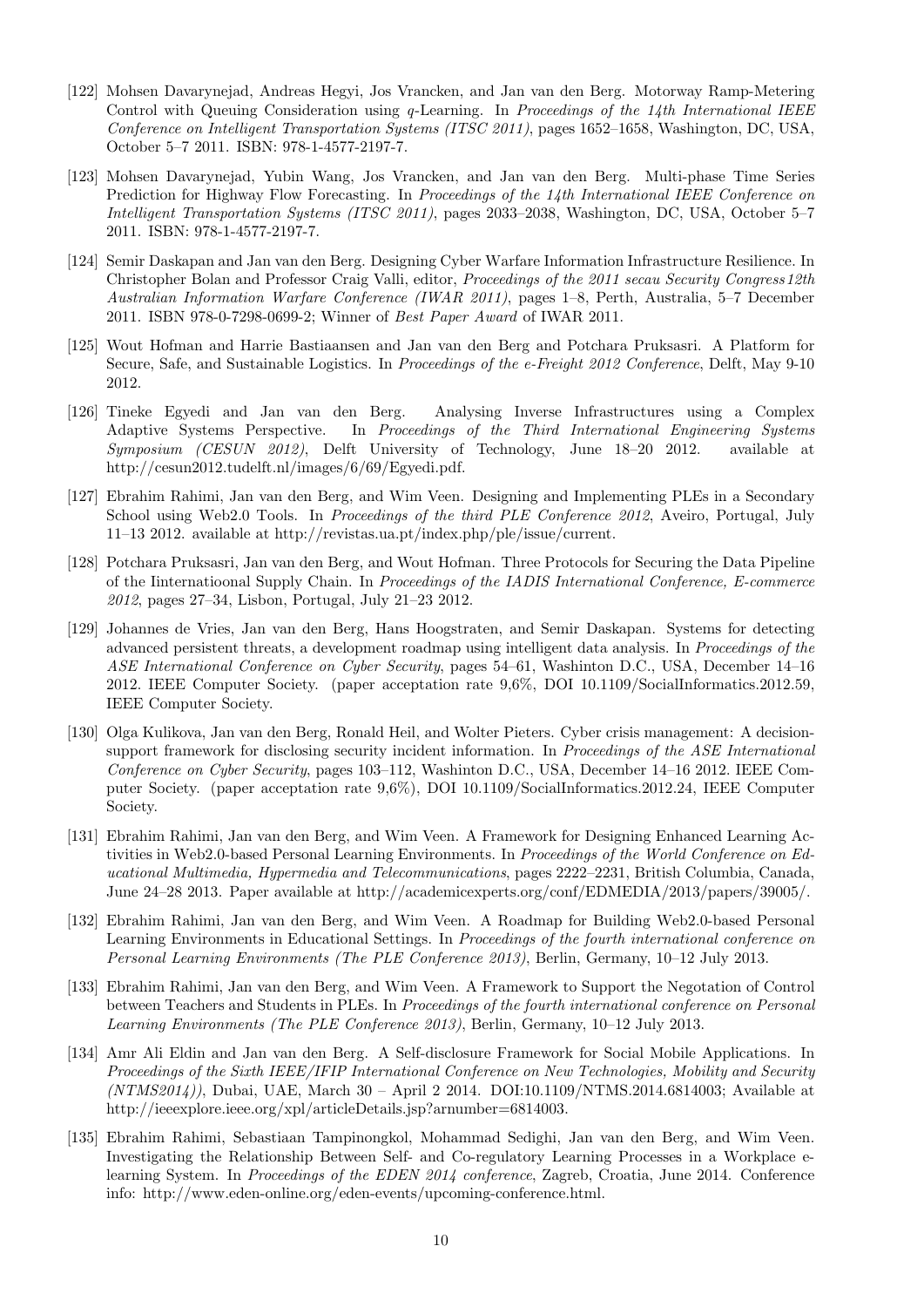- [136] Potchara Pruksasri, Jan van den Berg, and Wout Hofman. Global Monitoring of Dynamic Information Systems. In *Proceedings of the 18th International Computer Science and Engineering Conference*, Khona Kaen, Thailand, July 30–August 1 2014.
- [137] Jan van den Berg, Jacqueline van Zoggel, Mireille Snels, Mark van Leeuwen, Sergei Boeke, Leo van de Koppen, Jan van der Lubbe, Bibi van den Berg, and Tony de Bos. On (the Emergence of)Cyber Security Science and its Challenges for Cyber Security Education. In *Proceedings of the NATO IST-122 Cyber Security Science and Engineering Symposium*, Tallinn, Estonia, October 13–14 2014. Winner of the BEST PAPER AWARD.
- [138] P. Pruksasri, J. van den Berg, W. Hofman, and Yao-Hua Tan. Data concealing of supply chain transactions using the distributed trust backbone. In *Proceedings of the* 9 *th International Conference for Internet Technology and Secured Transactions*, London, December 8-10 2014.
- [139] Rhythima Shinde, Pieter van der Veeken, Stijn van Schooten, Mirko Dunnewind, and Jan van den Berg. Applying bayesian game theory to analyse cyber risks of bank transaction systems. In , editor, *Proceedings of the IEEE conference on Computing, Analytics and Security Trends (CAST 2016)*, pages 84–89. IEEE, Pune, India, December 19-21 2016. paper ID = 112.
- [140] Rhythima Shinde, Stijn van Schooten, Pieter van der Veeken, and Jan van den Berg. Ransomware: Studying transfer and mitigation. In , editor, *Proceedings of the IEEE conference on Computing, Analytics and Security Trends (CAST 2016)*, pages 90–95. IEEE, Pune, India, December 19-21 2016. paper ID = 113.
- [141] Jan van den Berg. Forward message confluence-2017. In Abhay Bansal et al., editor, *Abstract Book of the 7th International Conference Confluence-2017*, page xxvii. Amity University, Noida, India, January 12-13 2017.
- [142] Mingxiao Ma, Andr´e M.H. Teixeira, Jan van den Berg, and Peter Palensky. Voltage control in distributed generation under measurement falsification attacks. In , editor, *Proceedings of the 20th IFAC World Congress*. Toulouse, France, July 9-14 2017. Accepted for presentation.
- [143] Raymond H. Bierens, Bram Klievink, and Jan van den Berg. A social cyber contract theory model for understanding national cyber strategies. In Jansen M. et al., editor, *Proceedings of IFIP EGOV-EPART 2017 Conference (EGOVEPART2017)*, volume 10428 of *Lecture Notes in Computer Science*, pages 166– 176. St Petersburg, Russia, September 4–7 2017. ISBN: 978-3-319-64677-0.
- [144] Maarten Aertsen, Maciej Korczynski, Giovane C. M. Moura, Samaneh Tajalizadehkhoob, and Jan van den Berg. No domain left behind: is lets encrypt democratizing encryption? In *Proceedings of Applied Networking Research Workshop 2017 (ANRW'17)*, pages 1–6, Prague, Czech Republic, July 15 2017. ACM. DOI: 10.1145/3106328.3106338; available on line.
- [145] Clara Maathuis, Wolter Pieters, and Jan van den Berg. A computational ontology for cyber operations. In *Proceedings of the 17th European Conference on Cyber Warfare and Security (ECCWS 2018)*, pages 278–288, Oslo, Norway, June 28–29 2018. ACPI. ISBN: 978-1-911218-85-2.
- [146] Clara Maathuis, Wolter Pieters, and Jan van den Berg. Assessment methodology for collateral damage and military (dis)advange in cyber operations. In *Proceedings of the International Conference on Military Communications and Information Systems (ICMCIS)*, Warsaw, Poland, May 22–23 2018. ISBN: 1538645602, 9781538645604.
- [147] Jan van den Berg. Veelbelovende techniek zoekt naar toepassingen. *Automatiseringsgids*, 29(13):12, Maart 1995.
- [148] Ed Ridderbeekx and Jan van den Berg. Internetbeveiliging, een beheerperspektief. *Informatie*, (jrg. 40):46–55, April 1998.
- [149] Jan van den Berg, Mark Kilsdonk, and Ed Ridderbeekx. Beveiligingsrisico's van java-applets. *Informatie*, (jrg. 41):18–29, Februari 1999.
- [150] Jan van den Berg, Mark Kilsdonk, and Ed Ridderbeekx. Beveiliging van java-applets. *Handboek EDPauditing*, 16:1–29, Februari 2000.
- [151] Ed Ridderbeekx, Jan van den Berg, and Mark Kilsdonk. Auditing java-applets. *Handboek EDP-auditing*, 18:1–22, Oktober 2000.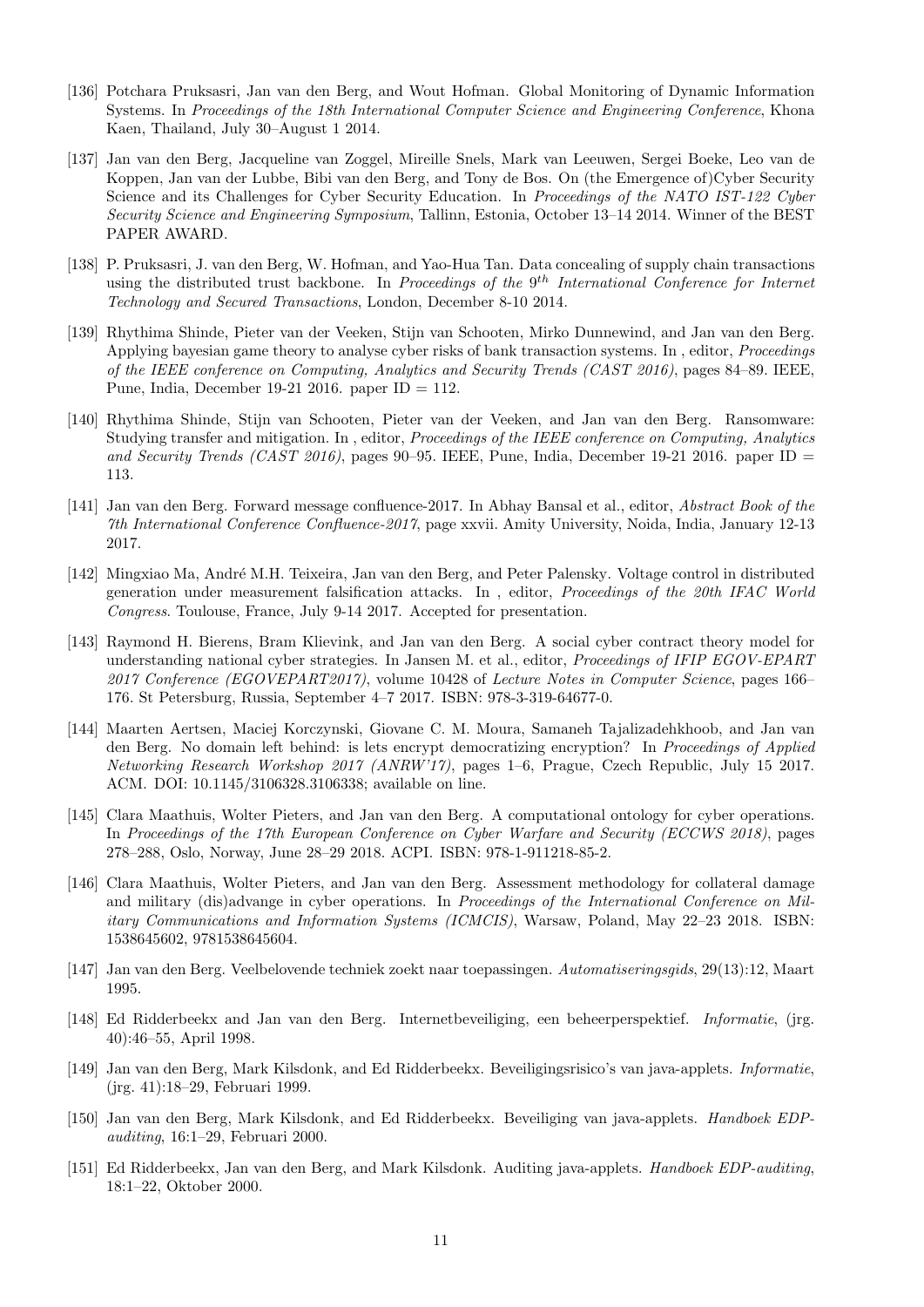- [152] R. Tan, J. van den Berg, and W-M van den Bergh. Visual assessment of creditworthiness using selforganizing maps. In J. Meij, editor, *Dealing with the data flood, Mining Data, Text and Multimedia*, pages 252–259, Den Haag, April 2002. STT/Beweton.
- [153] M. Schuemie, J. van den Berg, and R. Tan. Self organising maps, a visual exploration tool in datamining. In J. Meij, editor, *Dealing with the data flood, Mining Data, Text and Multimedia*, pages 298–307, Den Haag, April 2002. STT/Beweton.
- [154] W-M van den Bergh and J. van den Berg. Mining for pockets of predictability in financial markets. In J. Meij, editor, *Dealing with the data flood, Mining Data, Text and Multimedia*, pages 763–770, Den Haag, April 2002. STT/Beweton.
- [155] Christiaan van der Eijk, Erik van Mulligen, Jan Kors, Barend Mons, and Jan van den Berg. Zoeken naar impliciete kennis in wetenschappelijke literatuur. *Informatie & Zorg*, 32(1):9–13, April 2003.
- [156] Cas de Bie and Jan van den Berg. Towards a quantitative model for measuring reputation loss caused by IT-security incidents. *The EDP-auditor*, 16(1):19–29, 2007.
- [157] E. Ciftci, K. Tap, J. van den Berg, and A.J. Keemink. *ICT Scan MKB Rotterdam 2007*. Kenniskring Human Centered ICT en Kenniskring Logistics, Mei 2007. ISBN: 0-471-16851-3.
- [158] Lars Hoogendijk, Jan van den Berg, and Peter Groen. Beveiliging van Telewerken: het identificeren van risico's en maatregelen, een case study binnen de rijksoverheid. *Informatiebeveiliging*, pages 13–20, September 2007.
- [159] Jan van den Berg. Data: opslag en communicatie. In Hilly Kort, Anneloes Cordia, and Luc de Witte, editors, *Technologie en Langdurige Zorg*, chapter 25. Lemma, 2008.
- [160] Jan van den Berg. Cyber security, hoe beveiligen we cyberspace? *Jaarboek Koninklijke Maatschappij voor Natuurkunde*, (93):93–102, 2015. available at http://natuurwetenschppen-diligentia.nl/jaarboeken.
- [161] Herbert Leenstra, Jan van den Berg, and Bert van Wee. Stappenplan voor cyber security zelfrijdende auto (gebrek aan cyber security bedreigt autonoom rijdende auto). *Verkeerskunde*, (1):8–16, February 2017. full version available at www.verkeerskunde.nl/VK1-2017/cybersecurity.
- [162] Jan van den Berg. Hoe cyber security iets heel gewoons wordt. In Paul Pattynama and John van Trijp, editors, *Na Vandaag, de toekomst van een veilige samenleving*, pages 32–35. Stichting Innovatie voor Veiligheid (SIVV), 2017.
- [163] J. van den Berg and J.C. Bioch. Constrained Optimization with the Hopfield-Lagrange model. In *Working Papers NAIC'93*, pages 201–208, Drienerlo, November 1993.
- [164] J. van den Berg and J.C. Bioch. Capabilities of the symbiosis between the Hopfield model and Lagrange multipliers in resolving constrained optimization problems. In *Proceedings of Computing Science in the Netherlands (CSN'94)*, pages 21–22, Utrecht, November 1994.
- [165] J. van den Berg. A General Framework for Hopfield Neural Networks. In *Proceedings of the Seventh Dutch Conference on Artificial Intelligence (NAIC'95)*, pages 265–274, June 1995.
- [166] J. van den Berg. The Most General Framework of Continuous Hopfield Neural Networks. In *Proceedings of the Eighth Dutch Conference on Artificial Intelligence (NAIC'96)*, pages 23–34, Utrecht, November 1996.
- [167] Luc V. de Zeeuw, Tobias A. Knoch, Jan van den Berg, and Frank G. Grosveld. Erasmus Computing Grid, het bouwen van een 20 Tera-FLOPS Virtuele Supercomputer. *Proceedings van het Nationaal Informatica Onderwijs Congres (NIOC 2007)*, pages 52–59, April 2007. Available at http://www.nioc.nl/content/files/nioc%20proceedings%202007.pdf.
- [168] Jan van den Berg. Historische Schets van de Herstructurering van het Wetenschappelijk Onderwijs. In Martien Lops, editor, *Lustrumbrochure VSSD - Congres Herstructerering Wetenschappelijk Onderwijs*, pages 26–38. VSSD-Huisdrukkerij TH Delft, January 31 1974.
- [169] J. van den Berg. Book Review of the Book 'Neural Networks and Qualitative Physics, a Viability Approach' by Jean-Pierre Aubin, Cambridge University Press, Cambridge UK, 1996. *Artificial Intelligence in Medicine*, 13:239–241, 1998.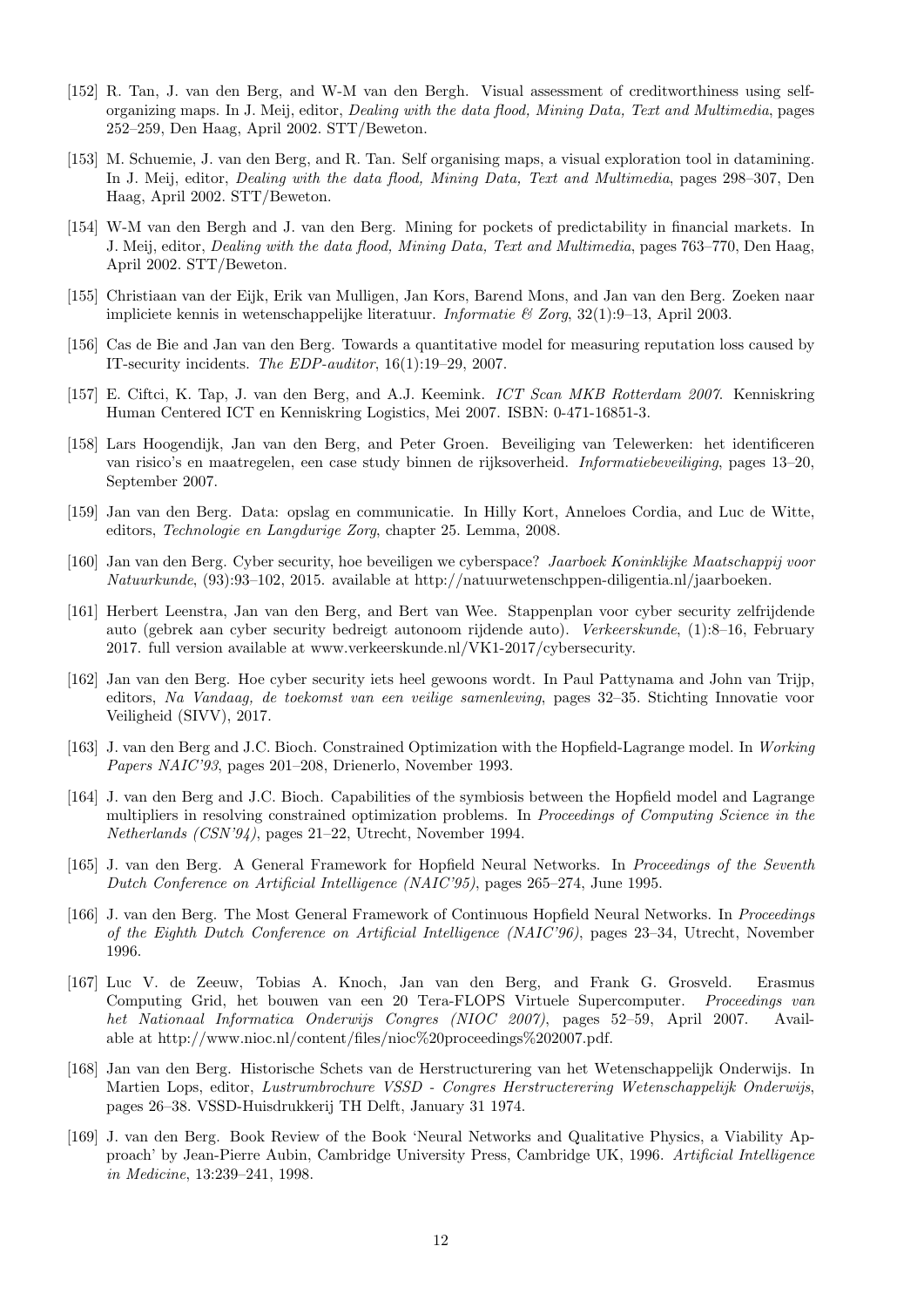- [170] J. van den Berg. Fuzzy exception learning for noise trading unmasking. In *Abstracts of EURO-2001, the European Operational Research Conference 2001*, pages 103–104, Erasmus University Rotterdam, The Netherlands, July 2001.
- [171] Willem-Max van den Bergh, Onno Steenbeek, and Jan van den Berg. Relative distress and return distribution characteristics of japanese stocks, a fuzzy-probabilistic approach. In *2002 APFA/PACAP/FMA Finance Conference*, Tokyo, Japan, July 2002. (Also presented at the *ECFR Conference 'Performance Evaluation in Asia'*, March 22, 2002, Erasmus University Rotterdam).
- [172] Jan van den Berg. Basics of smart adaptive systems. In *Proceedings of the first EUNITE-Workshop on Smart Adaptive Systems in Finance*, Amsterdam, November 2002.
- [173] Jan van den Berg. Information security by extensive number crunching. *Medium Econometrische Toepassingen*, 8(1):15–19, Winter 2000.
- [174] Jan van den Berg. E-business: Beloftes en bedreigingen van het www. *Interface, Tijdschrift voor Bedrijfskunde*, 18:45–46, Februari 2002.
- [175] Chi Lok Cheung, Heru Sataputera Na, and Jan van den Berg. Improving asset allocation using a cart model. In Jan van den Berg and Uzay Kaymak, editors, *Proceedings of the 2nd Workshop on Smart Adaptive Systems in Finance*, Rotterdam, May 19 2004. Rotterdam school of Economics, Department of Computer Science.
- [176] R.H. Bosma, Uzay Kaymak, J. van den Berg, H.M. Udo, and J. Verreth. Analysing mekong delta farmers' motivations for aquaculture with fuzzy logic. In *Abstracts of the World Aquaculture 2005 Conference*, Bali, Indonesia, April 9–13, 2005.
- [177] Luc V. de Zeeuw, Ingrid Mulder, Jan van den Berg, Frank G. Grosveld, and Tobias A. Knoch. The Erasmus Computing Grid (ECG): Resource sharing at public funded organizations (poster). In *Poster session at the 4th International Conference on e-Social Science*, Manchester (UK), June 2008.
- [178] Jan van den Berg. Negatieve sentimenten rond het EPD. *ICT&Zorg*, 10(2):5, March/April 2009.
- [179] Pieter Hartel, Marianne Junger, and Jan van den Berg. Wat gaan we doen tegen de cyberaanvallen? *Informatie Beveiliging Magazine*, (13):10–11, 2013.
- [180] Jan van den Berg and Jacqueline van Zoggel. Cyber security vraagstukken. *Informatie Beveiliging Magazine*, (?):19–22, June 2014.
- [181] Jan van den Berg. Wat maakt cyber security anders dan informatiebeveiliging? *Magazine Nationale Veiligheid en Crisisbeheersing 2015*, (2):4–5, May 2015.
- [182] Jan van den Berg. Big data en veiligheid: uitdagingen en dilemmas. *KIVI Nieuwsbrief*, 2016. Available at https://www.kivi.nl/carriere/maatschappelijk-platform/jan-van-den-berg.
- [183] Jan van den Berg. Werk aan een sociaal contract in cyberspace. *De Ingenieur*, (??), 2018. to appear.
- [184] Jan van den Berg and Jan C. Bioch. Constrained optimization with a continuous hopfield-lagrange model. Technical Report EUR-FEW-CS-93-10, Erasmus Universiteit Rotterdam, Faculteit Economische Wetenschappen, Dept. of Computer Science, Augustus 1993.
- [185] Jan van den Berg and Jan C. Bioch. On the statistical mechanics of (un)constrained stochastic hopfield and 'elastic' neural networks. Technical Report EUR-FEW-CS-94-08, Erasmus Universiteit Rotterdam, Faculteit Economische Wetenschappen, Dept. of Computer Science, September 1994.
- [186] Jan van den Berg and Jock H. Geselschap. An analysis of various elastic net algorithms. Technical Report EUR-FEW-CS-95-06, Erasmus Universiteit Rotterdam, Faculteit Economische Wetenschappen, Dept. of Computer Science, Augustus 1995.
- [187] Jan van den Berg. Generalized hopfield networks for constrained optimization. Technical Report EUR-FEW-CS-98-04/RIBES-rapport 98-13, Erasmus Universiteit Rotterdam, Faculteit Economische Wetenschappen, Rotterdams Instituut voor Bedrijfseconomische Studies (RIBES), 1998.
- [188] Ed Ridderbeekx and Jan van den Berg. Internetbeveiliging, een beheerperspektief. Technical Report EUR-FEW-CS-98-05/RIBES-rapport 98-14, Erasmus Universiteit Rotterdam, Faculteit Economische Wetenschappen, Rotterdams Instituut voor Bedrijfseconomische Studies (RIBES), 1998.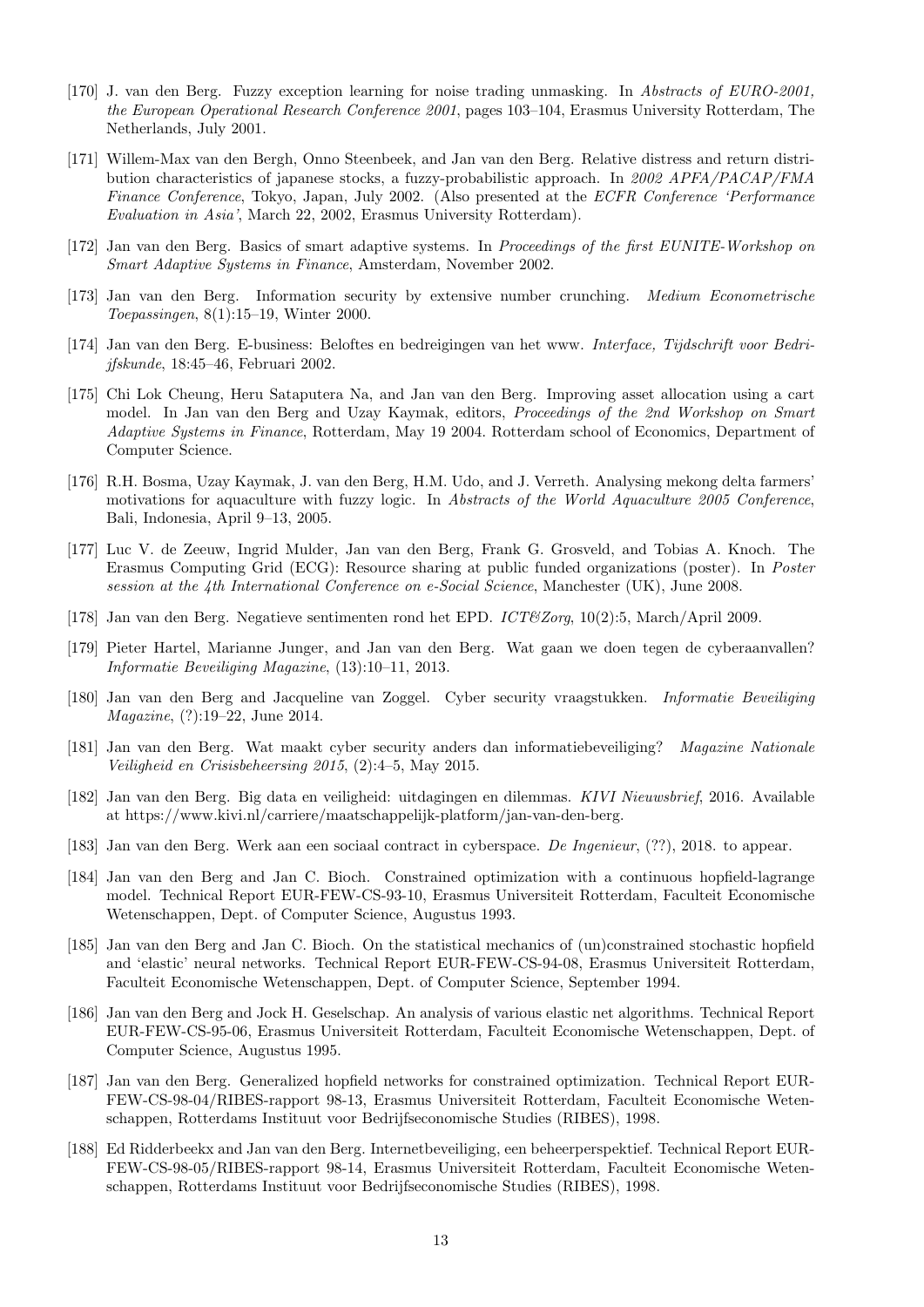- [189] Martijn Schuemie and Jan van den Berg. Associative conceptual space-based information retrieval systems. Technical Report EUR-FEW-CS-98-08/RIBES-rapport 98-49, Erasmus Universiteit Rotterdam, Faculteit Economische Wetenschappen, Rotterdams Instituut voor Bedrijfseconomische Studies (RIBES), 1998.
- [190] Mark Kilsdonk, Ed Ridderbeekx, and Jan van den Berg. Beveiliging van java-applets. Technical Report EUR-FEW-CS-98-09/RIBES-rapport 98-50, Erasmus Universiteit Rotterdam, Faculteit Economische Wetenschappen, Rotterdams Instituut voor Bedrijfseconomische Studies (RIBES), 1998.
- [191] Jan van den Berg. Another review of generalized hopfield networks for constrained optimization. Technical Report RIBES-rapport 99-17, Erasmus Universiteit Rotterdam, Faculteit Economische Wetenschappen, Rotterdams Instituut voor Bedrijfseconomische Studies (RIBES), 1999.
- [192] Willem-Max van den Bergh and Jan van den Berg. Competitive exception learning using fuzzy frequency distributions. Technical Report ERS-2000-06-LIS, Erasmus Research Institute of Management (ERIM), Erasmus University Rotterdam, 2000. http://www.eur.nl/WebDOC/doc/erim/erimrs20000502164035.pdf.
- [193] A.M.G. Cornelissen, J. van den Berg, W.J. Koops, M. Grossman, and H.M.J. Udo. Assessment of sustainable development: A novel approach using fuzzy set theory. Technical Report ERS-2000- 23-LIS, Erasmus Research Institute of Management (ERIM), Erasmus University Rotterdam, 2000. http://www.eur.nl/WebDOC/doc/erim/erimrs20000622134831.pdf.
- [194] Jan van den Berg, Willem-Max van den Bergh, and Uzay Kaymak. Probabilistic and statistical fuzzy set foundations of competitive exception learning. Technical report, Erasmus Research Institute of Management (ERIM), Erasmus University Rotterdam, 2001. http://www.eur.nl/WebDOC/doc/erim/erimrs20010703151606.pdf.
- [195] Willem-Max van den Bergh, Onno Steenbeek, and Jan van den Berg. Relative distress and return distribution characteristics of japanese stocks, a fuzzy-probabilistic approach. Technical report, Erasmus Research Institute of Management (ERIM), Erasmus University Rotterdam, 2002. http://www.eur.nl/WebDOC/doc/erim/erimrs20020315141408.pdf.
- [196] A.M.G. Cornelissen, J. van den Berg, W.J. Koops, and U. Kaymak. Eliciting expert knowledge for fuzzy evaluation of agricultural production systems. Technical report, Erasmus Research Institute of Management (ERIM), Erasmus University Rotterdam, 2002. http://www.eur.nl/WebDOC/doc/erim/erimrs20021125180137.pdf.
- [197] Jan van den Berg, Uzay Kaymak, and Willem-Max van den Bergh. Financial markets analysis by probabilistic fuzzy modelling. Technical report, Erasmus Research Institute of Management (ERIM), Erasmus University Rotterdam, 2003. Report No. 036-LIS, 19 pp.: reached to the SSRN's Top Ten download list for Financial Engineering eJournal, on 09-08-2011 after 519 downloads (see also http://papers.ssrn.com/sol3/papers.cfm?abstract id=411664).
- [198] Hossein Azadi, Mansour Shahvali, Jan van den Berg, and Nezamodin Faghih. Sustainable rangeland management using a multi-fuzzy model: How to deal with heterogeneous experts knowledge. Technical report, Erasmus Research Institute of Management (ERIM), Erasmus University Rotterdam, April 2005. report No.: ERS-2005-016-F&A, https://ep.eur.nl/handle/1765/1934.
- [199] Nees Jan van Eck, Jan van den Berg, Remco de Boer, and Mark Vreijling. Selectie kansrijke tdmmethoden en reasoning technieken. Technical report, SemLab/Erasmus University Rotterdam, Augustus 2004. Rapportage 4: VICORE project (TSIT3024).
- [200] Nees Jan van Eck, Jan van den Berg, and Flavius Frasincar. Definitie tdm methode en conceptrelatie representatie data. Technical report, Erasmus University Rotterdam, November 2005. Rapportage 8: VICORE project (TSIT3024).
- [201] H.S. Na, L. Couto Miranda, J. van den Berg, and M. Leipoldt. Data scaling for operational risk modelling. Technical report, Erasmus Research Institute of Management (ERIM), Erasmus University Rotterdam, January 2006. report No.: ERS-2005-092-LIS, https://ep.eur.nl/handle/1765/7234.
- [202] Jan van den Berg, Uzay Kaymak, and Rui Jorge Almeida. Function Approximation Using Probabilistic Fuzzy Systems. Technical report, Erasmus Research Institute of Management (ERIM), Erasmus University Rotterdam, December 2011. report No.: ERS-2011-026-LIS, http://hdl.handle.net/1765/30923.
- [203] Jan van den Berg. *Syllabus Programmeren deel I*. Hogeschool Eindhoven, studierichting Elektrotechniek, 1986.